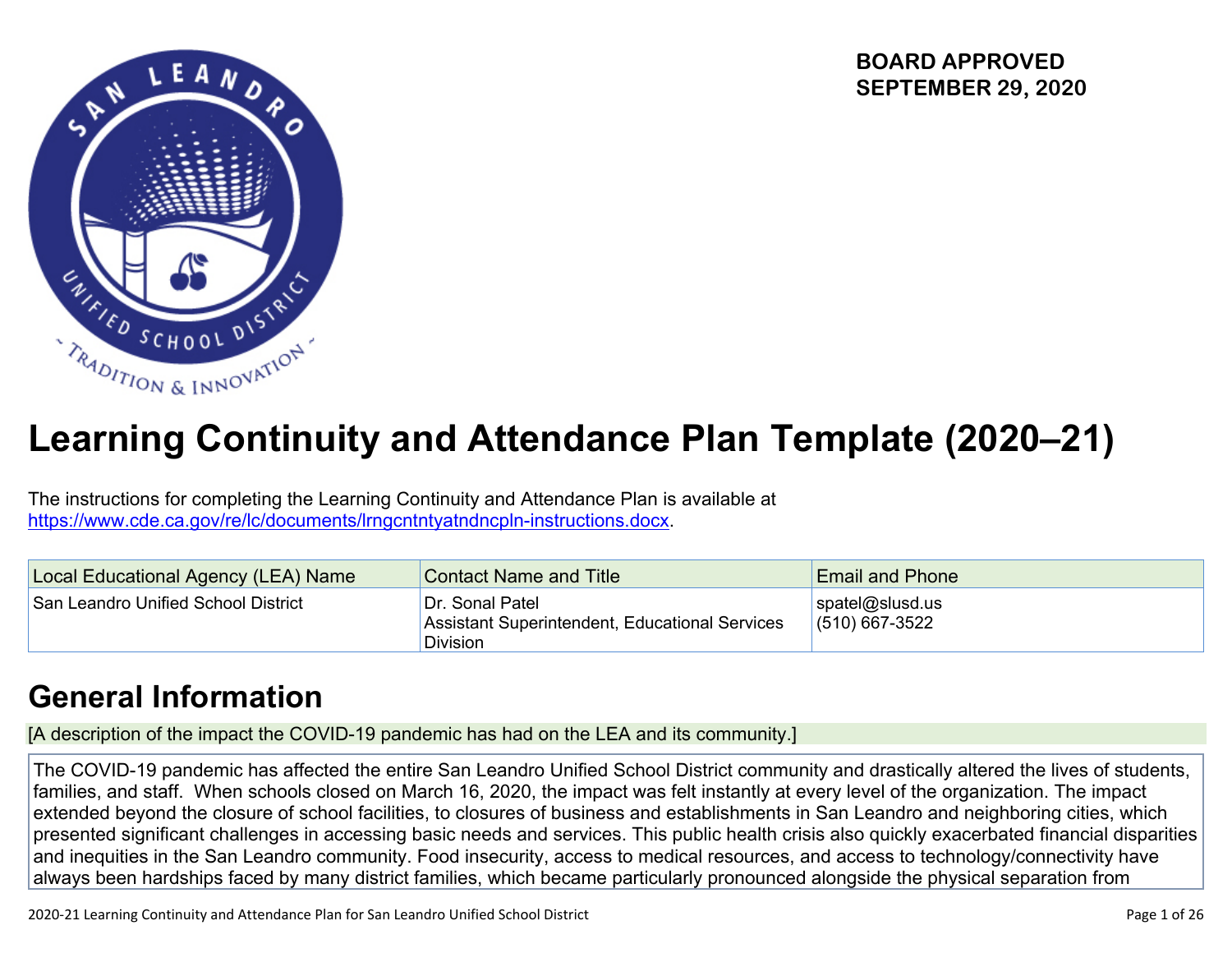targeted supports and services that are typically provided in-person, including many services for English Learners, Foster Youth, Homeless Youth, and Students with Disabilities. Alongside the need for timely, caring, and comprehensive two-way multilingual communication channels, San Leandro Unified School District has focused on assessing the needs of the community represented in all schools, including non-public schools, in order to stay responsive and centered on student academic, physical, mental, and social wellbeing. Based on this ongoing assessment and responsive action planning, San Leandro Unified School District is working to mitigate and, at best repair, the effects the COVID-19 pandemic has had in terms of school-based services for our students and families. It is essential to note that parallel to the COVID-10 pandemic impacts, our community has also been adversely affected in August and September of 2020 by the ongoing concern of potential power outages and unhealthy air quality due to wildfires and extreme heat. San Leandro Unified School District has continually reworked outdoor distribution formats for meals and school supplies in order to not delay due to unhealthy air quality. This state and regional disaster has been challenging and added additional layers fo complexity to ensuring safety and care for all during an already difficult time for us nationally and globally with the pandemic.

# **Stakeholder [Engagement](http://www.doc-tracking.com/screenshots/20LCP/Instructions/20LCPInstructions.htm#stakeholderengagement)**

[A description of the efforts made to solicit stakeholder feedback.]

Bridging the communication divide when school facilities closed in March 2020 has been ongoing work that continues into the 2020-21 school year. The feedback processes and channels that were established during the spring have greatly informed the current distance learning plan that is in effect for this school year. Fortunately, these efforts have built strong family-school-district partnerships as all stakeholders have had to confront an unprecedented set of challenges to create a shared understanding of the best solutions for San Leandro Unified.

May 2020: To start, SLUSD conducted two districtwide online surveys for both families and staff in May 2020 to gauge preferences and key considerations for reopening schools safely, in order to be prepared when public health guidelines allowed for in-person instruction. These surveys were translated into Spanish and Chinese, with translation provided for additional languages through Google translate. Over 2,100 families completed the survey and provided over 2,800 open response comments that were analyzed. Over 500 staff members completed the survey and provided over 1,200 open response comments that were analyzed. This data was used to inform reopening working/planning groups at the district level, and site-based planning groups in May/June 2020. An overview was also provided at the board of education meeting in May, with the option for public comment made available. Simultaneously, the district conducted site-based online surveys for families regarding their experience with emergency distance learning, to gather parent/guardian feedback on how distance learning could be strengthened for future implementation. That data was shared with site administrators to facilitate staff professional development to improve distance instructional practices. SLUSD facilitated two Reopening Schools Task Force meetings in May 2020. This task force included district and site leadership, staff representation from all labor groups, and parent leaders from each school site. These groups reviewed all survey data to determine major themes among them many concerns brought forth by both stakeholder groups. The group summarized survey data for use in site-based planning groups formed by SLUSD employee groups. These groups were called Reopening School Work Groups and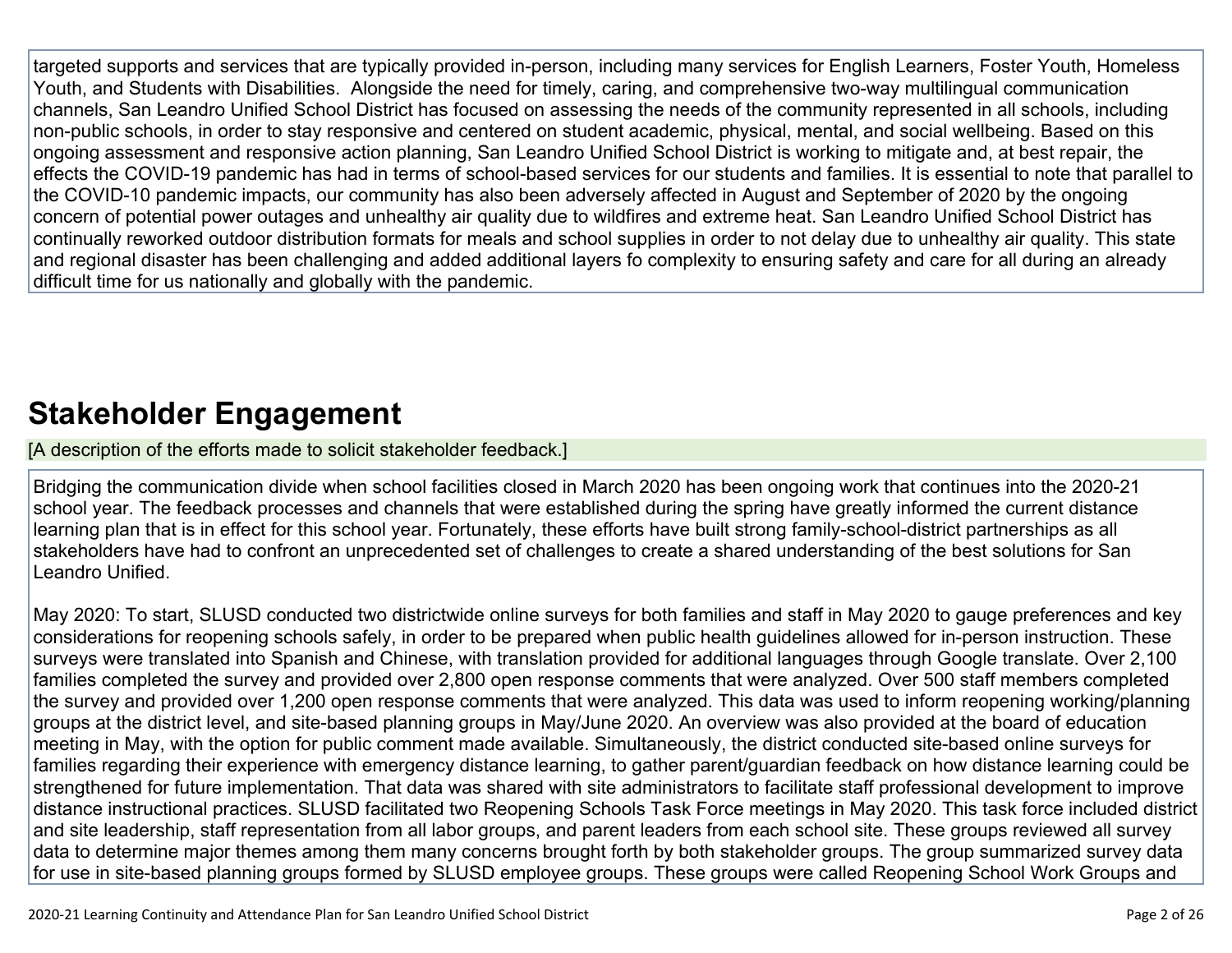were divided by grade band and program type, with over 60 members meeting in-person (socially distanced) and virtually to plan for the pragmatics (schedule, training, resourcing) of each grade band and program type for the Fall start. These groups utilized survey data, task force feedback/work, and input from parent groups to inform work.

July 2020: A second staff and community online survey regarding reopening preferences was sent at the beginning of July, knowing that the most updated feedback would be critical as the 2020-21 school year drew closer. SLUSD received over 2,800 family surveys and over 350 staff surveys from all bargaining groups, including the San Leandro Teachers Association, California School Employees Association, Teamster/Trades and the management group.

August 2020: At the August 12th District English Learner Advisory Committee (DELAC) conducted over Zoom, there were 130 participants who provided input and feedback on what the LCP should include. Simultaneous translation and interpretation in Spanish and Chinese were embedded into the meeting.

September 2020 The 2020 Learning Continuity and Attendance Plan Parent Advisory Group (LCP PAC) met on September 1st over Zoom to provide feedback and to inform LCP design. This groups consisted of 10 parents (17 were invited) representing DELAC, ELACs, SSCs, Citizen Bond Oversight Committees, and other school based parent leadership groups. Representation of parents from specialized groups (EL, Special Education, Foster Youth, Homeless) was solicited. Our group provided representation for EL and Special Education.

Spring May 2020-September 2020: Virtual stakeholder engagement events were also held throughout the spring, summer and early Fall at the site and district level. These meetings included the District English Language Advisory Committee (DELAC) meetings, School Site Council meetings, and site-level English Learner Advisory Committee (ELAC) meetings and Principal Coffee Chats. Spanish and Chinese translation has also been provided at DELAC/ELAC meetings, and upon request at all public meetings.

On September 15th, there was a public hearing for the Learning Continuity and Attendance Plan. One public comment was made at time of hearing. 3 more comments were sent in after the public hearing via an online, multilingual GoogleForm for feedback.

### [A description of the options provided for remote participation in public meetings and public hearings.]

SLUSD has provided public input and participation in public meetings and hearings in a manner consistent with guidance provided by Alameda County public health officials. Remote, teleconferencing participation has been offered to comply with current public health orders.

Virtual meeting participation has been provided through Zoom meetings and webinars, with the option to join by phone. All options were provided multilingual translation (Chinese and Spanish) as needed.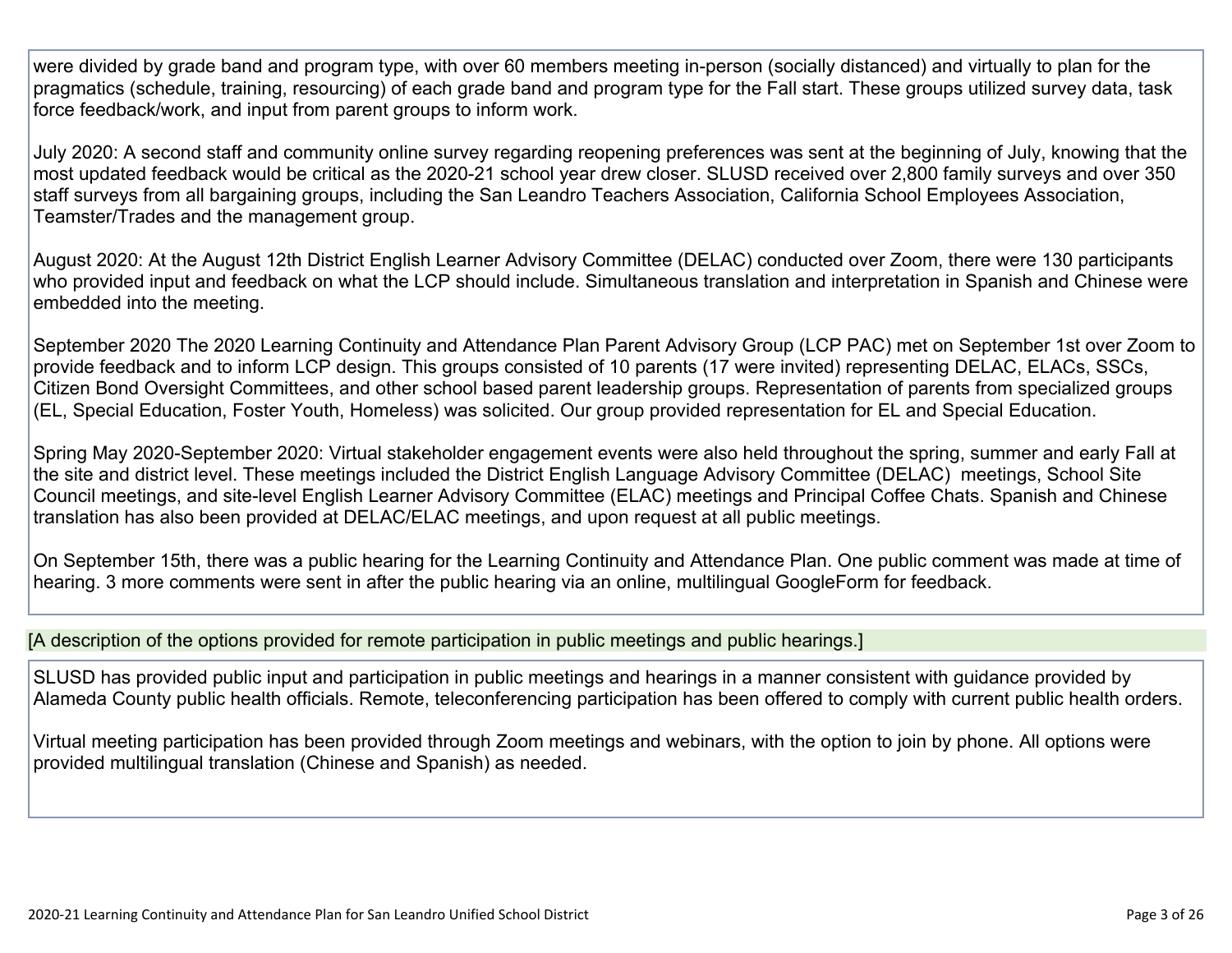### [A summary of the feedback provided by specific stakeholder groups.]

Throughout the stakeholder engagement process, an overarching concern for the safety of all members of the community has continued to surface as a foundational consideration in all district planning. In fact, survey data from all stakeholder groups gathered during both surveying periods in May and July indicated that the guarantee of safety was the top priority in the decisions surrounding the scheduling options being considered by the district. Given this clearly articulated concern, the SLUSD board of education made the difficult decision to open the 2020- 2021 school year in a distance learning modality prior to the governor's mandate on school closures for Alameda County. Parallel to this concern for safety was a full acknowledgement that the emergency distance learning model adopted in the spring would need to be significantly improved and strengthened to effectively serve the students and families in SLUSD. The need for more support for all stakeholders was abundantly evident in the feedback gathered. Teachers requested more professional development to learn how to meld their instruction into a new online format. Families asked for more support in understanding how to best support their students at home. Students asked for support in managing a new type of workload alongside the very real emotional challenge of being disconnected from their school communities.

These stakeholder groups were also asked to share their thoughts about important considerations in returning to an in-person model when public health dictates indicated it was safe to do so. Knowing that safety was the foundation for planning, all stakeholders identified the need for Increased hygiene/cleaning/distancing precautions, coupled with an acknowledgment that social distancing at the student-level would pose a significant challenge.

Specifically from the LCP PAC, feedback was that LCP plan should include: Training for students on technology; video resource library; dropin tech time for students (could be peer training), Ongoing, systematic training for technology and continuous education for students, teachers, parents, SEL implementation in Secondary schools, Mental health support for parents and/or parent support groups to just connect and decompress, Mental health and support for teachers, ongoing training for teachers on how to create safe and professional spaces online.

Specifically from DELAC, feedback was that LCP plan should include: Paraeducator support, TK/K online support for new families entering school during pandemic , Tutoring support, Multilingual hotline, Imagine Learning licenses, extra student materials for home, touch Chromebooks and more chromebooks for students who need to swap out due ot repair, WiFi HotSpots, more drop in family support services, and childcare options for afterschool/before school care.

### [A description of the aspects of the Learning Continuity and Attendance Plan that were influenced by specific stakeholder input.]

The mode of instruction to start the school year was determined by the stakeholder input process, with SLUSD starting the 2020-21 school year in a distance learning modality. It is important to note that SLUSD determined a distance learning start to the school year through this stakeholder engagement process prior to state mandates.

Responding to the concerns about in-person instruction and to our public health orders, it was clear that SLUSD would start with distance learning but it was also clear that Fall distance learning would need to be much more rigorous and supportive of student needs.

In planning for the Fall, the actions items in the LCP were influenced by these concerns: 1) Professional development to teachers, staff, admin, parents, and students on distance learning in terms of organization, quality online practices, and embedding support structures, 2) Distribution of chromebooks, hotspots, and instructional materials, including school supplies and specialized materials by program, 3)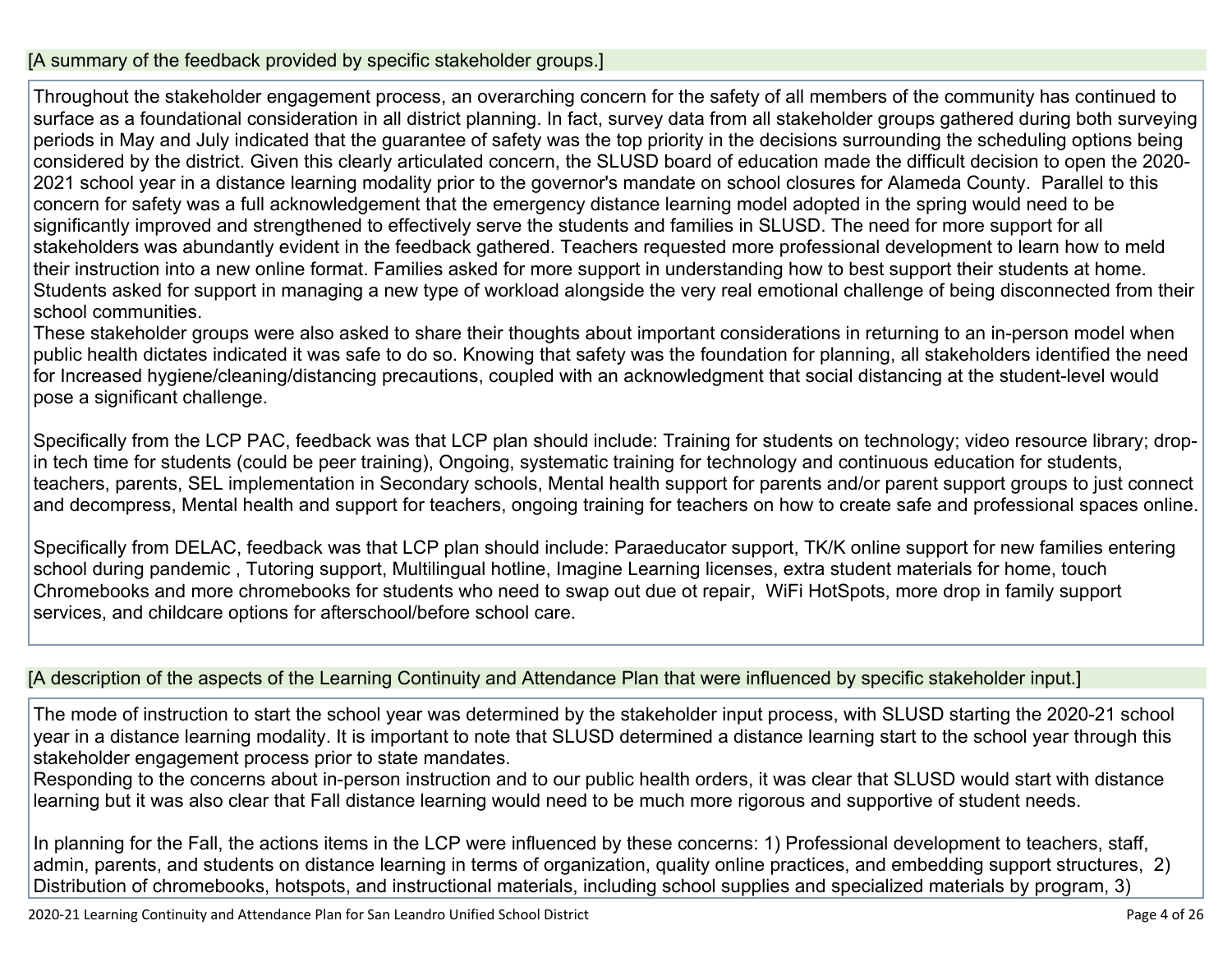comprehensive and clear Learning Management Systems for grades TK-12 so students and parents can track assignments and have clear notifications of asynchronous and synchronous work, 4) Outreach staff and systems to connect to families to ensure connectivity, engagement, and access to wrap around services, including afterschool care, 5) Maintenance of support services for English learners and Special Education to online spaces, 6) Access to mental health services and referrals online, 7) Transfer of college and career readiness programs to virtual formats to ensure future preparedness for graduates during this difficult time, 8) Flexible meal service access for families with limited transportation, 9) Support lines, and office hours, learning sessions-for students and families who need support with distance learning, including technology, 10) Ongoing support and training during the entire duration of distance learning for teachers and support staff for technology and online platforms to ensure quality instruction.

Based on feedback from our parents of English Language Learners at and after the public hearing on September 15th and through the online, multilingual forms, SLUSD has increased funding for Paraeducators-ELD to work with English Learners who need primary language support (online during distance learning and in any other format to come) during the 2020-2021 school year.

# **[Continuity](http://www.doc-tracking.com/screenshots/20LCP/Instructions/20LCPInstructions.htm#ContinuityofLearning) of Learnin[g](http://www.doc-tracking.com/screenshots/20LCP/Instructions/20LCPInstructions.htm#ContinuityofLearning)**

# **In-Person [Instructional](http://www.doc-tracking.com/screenshots/20LCP/Instructions/20LCPInstructions.htm#ContinuityofLearning1) Offerings**

[A description of the actions the LEA will take to offer classroom-based instruction whenever possible, particularly for students who have experienced significant learning loss due to school closures in the 2019–2020 school year or are at a greater risk of experiencing learning loss due to future school closures.]

Providing as much in-person live instruction that can be safely delivered is a priority of the district and community. SLUSD will follow guidelines from the California Department of Education, Centers for Disease Control (CDC), The Alameda County Public Health Department, and the Governor's office to plan for in-person scenarios when safe to do so this school year. District leadership and union leadership is continuously engaging in re-opening meetings to prepare for in-person instruction. While current health conditions do not permit delivery of in-person instruction, SLUSD will open in three phases:

- 1. 100% distance learning
- 2. Cohorts of students attending in a hybrid model, and
- 3. Full in-person instruction.

Regardless of the model, we recognize that students will need additional support to recover from any learning loss and tiered intervention in both academic and social-emotional support.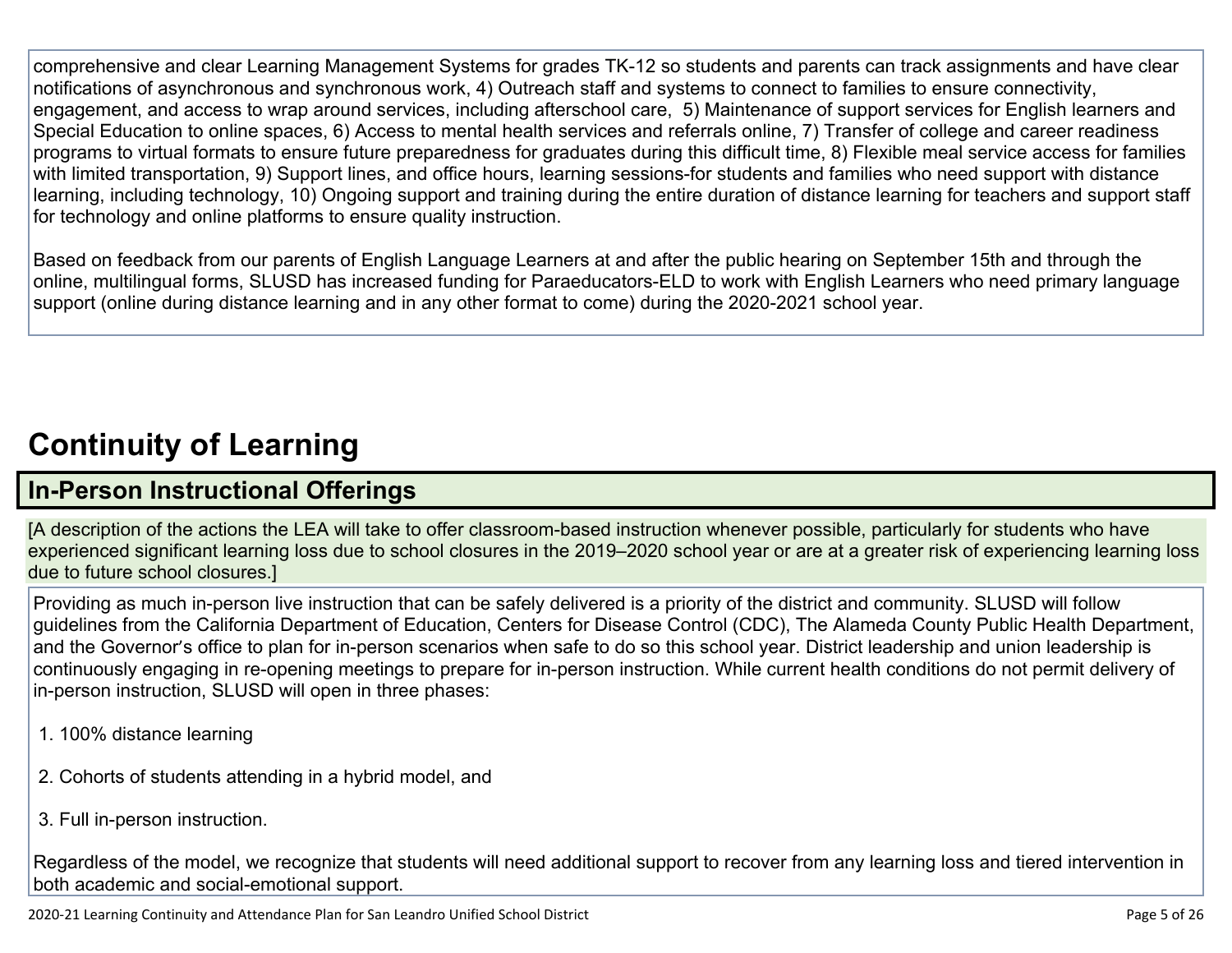To align the reopening plans, SLUSD looked to the San Leandro Unified Graduate Profile, which took on heightened urgency in light of the current world. This shared vision of what all graduates should know and be able to do before they leave district classrooms defines success. SLUSD graduates students who are Cultural & Ethical Leaders, Critical Thinkers, Communicators & Collaborators, with Healthy Minds & Bodies. Despite the physical distance, the district will continue to develop these foundations in the model of instruction and support for the students and families of the community.

This school year, students will participate in daily live instruction (synchronous) with teachers and support staff. They will also have flexible time to work online or offline on instructional activities and assignments constructed by their teachers (asynchronous). The following are the instructional schedules during distance learning:

Please see Appendix 1 for Bell Schedules

SLUSD's wrap-around support services will be provided in virtual settings. These services include telehealth therapy, speech therapy, adapted physical education, and behavioral support and consultation.

Services determined to be more appropriately provided on-site will be provided when safe to do so, starting with students requiring additional supports, such as students who are medically fragile or have significant behavioral or physical support needs. For students who are medically fragile, the Special Education Department will work closely with Health Services and the student's physician to determine the degree to which the student can participate in a return to a physical school setting. The physician will determine what additional accommodations need to be provided to the student to mitigate the student's possible exposure. If the physician determines that the student cannot participate in person due to their medical condition, an Individualized Education Program (IEP) meeting will be scheduled to determine if home or virtual instruction is appropriate.

Accommodations can be provided for students with significant behavioral needs or significant physical support needs; however, if a student requires a degree of support that is in conflict with the current Alameda County Health recommendations, the IEP team will meet to determine if virtual service delivery is more appropriate to meet the student's need while additional these guidelines are in place.

SLUSD and our after school provider, Boys & Girls Club of San Leandro, will be providing an in-person ASES program. Eligibility and enrollment priority will be given to SLUSD students in grades 1-5 who are currently registered in the ASES program and whose parent/guardian meets the following eligibility requirements:

Eligibility Criteria:

- Essential Workers including, health care professionals, emergency response personnel, law enforcement, and grocery workers.
- Students participating in specialized programs such as McKinney Vento, Foster Youth, English Learner, Special Education, or the Free and Reduced Meal Program.

Participation will be in compliance with current requirements outlined by the Alameda County Public Health Department (ACPHD) that limits student cohort sizes to a maximum of 14. The program will operate from 2 pm to 6 pm daily at Jefferson Elementary.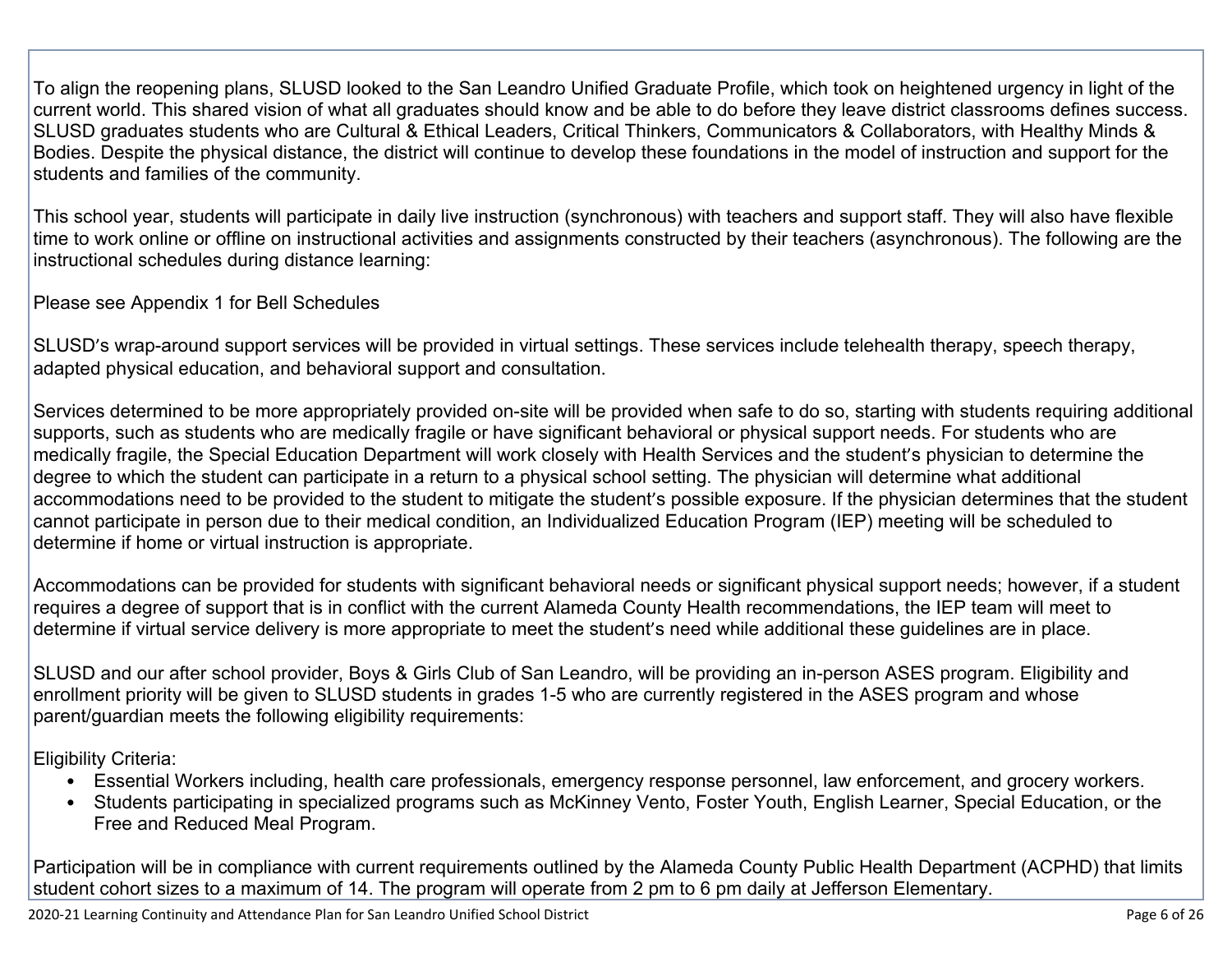SLUSD is committed to following the CDC and California health and safety guidelines when bringing students back to the classroom. Appropriate safety measures will include safe distancing, temperature checks, and specific classroom procedures as related to safety, hand washing, mask procedures, and sanitizers. Additionally, SLUSD will provide training in safety protocols and procedures to all staff and students at school sites and district offices. Also, classrooms have been rearranged to meet the requirements of physical distancing, and the schools will be implementing outdoor activities for students that meet safety guidelines.

## **Actions Related to In-Person [Instructional](http://www.doc-tracking.com/screenshots/20LCP/Instructions/20LCPInstructions.htm#ContinuityofLearning2) Offerings [additional rows and actions may be added as necessary]**

| <b>Description</b>                                                                                                                                  | <b>Total Funds</b> | Contributing |
|-----------------------------------------------------------------------------------------------------------------------------------------------------|--------------------|--------------|
| Center for Teacher Innovation (CTI) induction vendor contract to support new teachers and<br>stipends for reflective coaches to mentor new teachers | \$141,000.00       | Yes          |
| Personal Protective Equipments (PPE) and Plastics Barriers to ensure that students, staff and<br>families entering schools site are protected       | \$75,000.00        | <b>No</b>    |
| HVAC Control Upgrades to increase ventilation control                                                                                               | \$200,000.00       | <b>No</b>    |

# **Distance [Learning](http://www.doc-tracking.com/screenshots/20LCP/Instructions/20LCPInstructions.htm#DistanceLearningProgram) Program**

## **Continuity of [Instruction](http://www.doc-tracking.com/screenshots/20LCP/Instructions/20LCPInstructions.htm#DistanceLearningProgram1)**

[A description of how the LEA will provide continuity of instruction during the school year to ensure pupils have access to a full curriculum of substantially similar quality regardless of the method of delivery, including the LEA's plan for curriculum and instructional resources that will ensure instructional continuity for pupils if a transition between in-person instruction and distance learning is necessary.]

SLUSD is committed to providing continuity of instruction to students during the school year, whether via an in-person, distance, or blended learning environment. Input from teachers, students, families, staff, and community partners has informed the development of a comprehensive plan which addresses the necessary components of ensuring students, families, and staff have tools and resources in place to implement high-quality teaching and learning. Robust distance learning includes a combination of synchronous and asynchronous learning that is structured yet flexible in order to accommodate the diverse needs of students and families. The daily model adopts a human-centered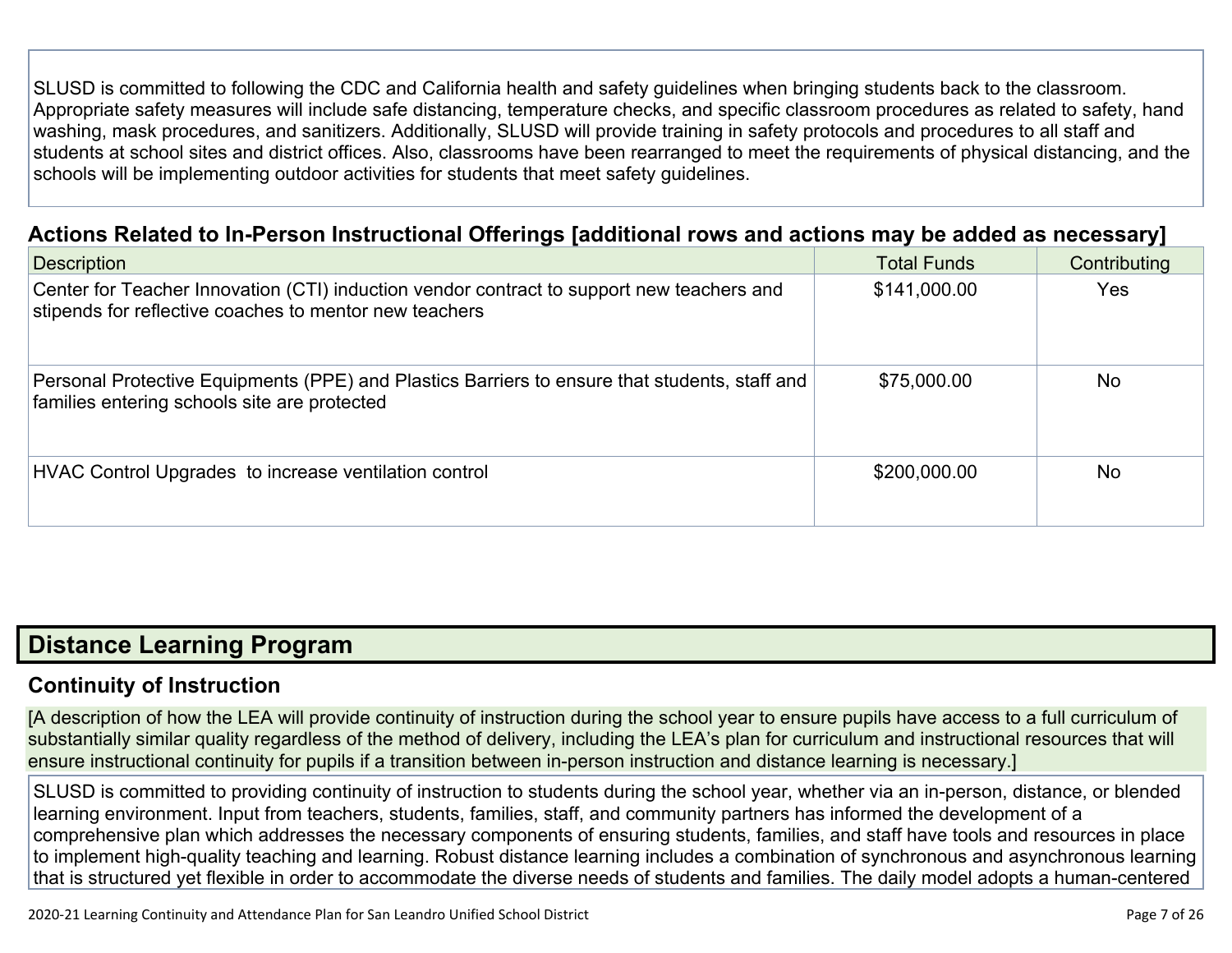approach, which includes health and wellness breaks, social-emotional learning activities, and routines, as well as off-ramps for differentiation via small-group instruction and support.

The online learning management systems (Seesaw for TK-5 and Schoology for 6-12) serve as the framework for teaching, learning, and support. Logging into Seesaw or Schoology will provide access to all of the information needed for students and families to stay organized and on track with their education.

Specifically, these LMS systems provide:

- Assignments, resources, materials, assessments, and student work in one location with a single login
- Built-in video conferencing and communication tools
- Asynchronous teaching tools, such as video-sharing platforms for students to access during asynchronous instructional periods
- Collaboration tools for teacher and peer feedback
- Attendance monitoring tools for families to monitor student engagement

SLUSD focused on the following goals and actions to ensure continuity of instruction:

- Adoption of new curriculum and materials for Science, World Language, and History/Social Science that includes components for inperson and distance teaching and learning
- Implementation of core and supplementary instructional materials that include physical and digital components that support literacy, math, and language development creation
- Design and delivery of high-quality professional development to teachers and support staff
- Design and delivery of high-quality family training and support opportunities through weekly tiered and targeted learning series
- Adoption of cohesive and comprehensive TK-12 learning management systems
- Continued delivery of COST (Coordination of Services Team) supports to ensure tiered academic and social-emotional resources for students
- Delivery of full connectivity for all students with 1:1 devices and hotspots for families with no or limited internet access

## **Access to Devices and [Connectivity](http://www.doc-tracking.com/screenshots/20LCP/Instructions/20LCPInstructions.htm#DistanceLearningProgram2)**

[A description of how the LEA will ensure access to devices and connectivity for all pupils to support distance learning.]

At the onset of school closures, SLUSD surveyed the all students and families to determine technology needs, resulting in the delivery of over 5,000 devices to students. Going into the new school year the district is leveraging Learning Loss Mitigation Funds to procure additional devices, accessories, and hotspots to ensure full access to the connectivity required to participate in distance learning.

- 3,800 Chromebooks have been procured to ensure there are age-appropriate devices available for all students.
- Students will be required to checkout and utilize a district-issued Chromebook or confirm that their device meets district minimum requirements to participate in distance learning.
- Headphones and related accessories will be distributed to students who require them.
- Hotspots have been procured to provide high-speed internet access to families.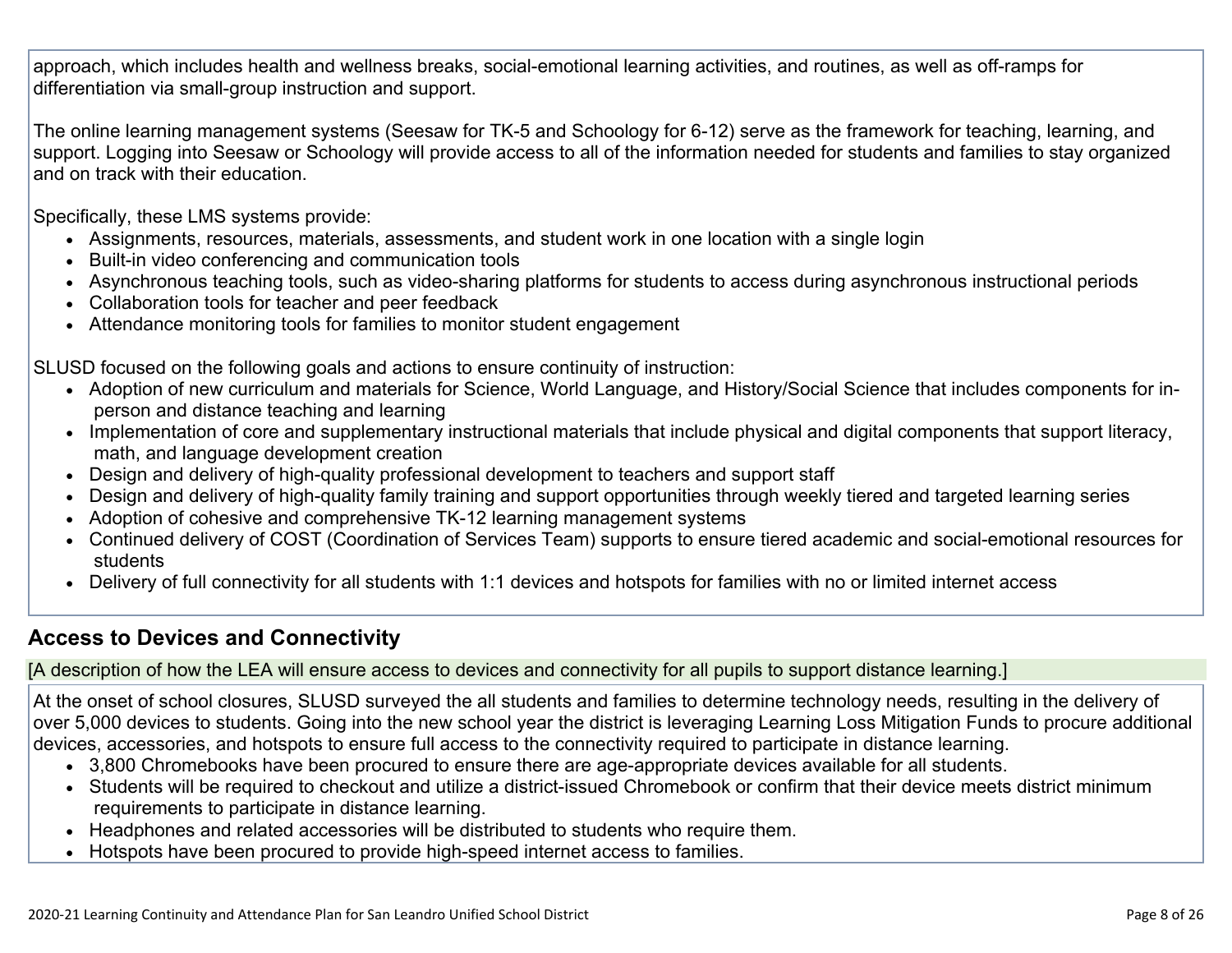Students with specialized assistive technology requirements are being distributed the requisite devices and software.

## **Pupil [Participation](http://www.doc-tracking.com/screenshots/20LCP/Instructions/20LCPInstructions.htm#DistanceLearningProgram3) and Progress**

[A description of how the LEA will assess pupil progress through live contacts and synchronous instructional minutes, and a description of how the LEA will measure participation and time value of pupil work.]

Daily instructional schedules wil be on all school websites as well as communicated to all families via ParentSquare. Daily live participation will be provided to all students, who will be expected to attend daily synchronous instruction

Each day (TK-5) and each class (6-12) teachers must record students present or absent in Aeries. There are various ways that students can demonstrate attendance:

- Live via web conferencing platform (i.e. Zoom, Google Meet, Schoology)
- Online response form (i.e. Google Doc, Google Form)
- Blended learning platform login record
- Engagement (Participation) in an asynchronous assignment
- Email record of describing participation
- Phone/Voicemail record describing participation

To insure daily participation and weekly engagement, teachers and staff will:

1. Assign daily assignments that will be communicated in Schoology or Seesaw

2. Have lesson plans/daily syllabi (in Seesaw, Schoology, or AERIES grade book description) that outlines synchronous and asynchronous activities/assignments with time value for the day

- 3. Provide a class calendar in AERIES for tracking daily instructional delivery method
- 4. Document attendance by Teacher of Record in Aeries (SIS)
- 5. Maintain attendance notes (Admin, Office, and Support Staff) using Aeries codes for daily participation
- 6. Certify instructional minutes by:
	- Weekly, teachers will click on a button that says "Full Day" to show that instructional minutes for the week were met for the full day and then click "Save and Certify"

Formative and Summative Assessments: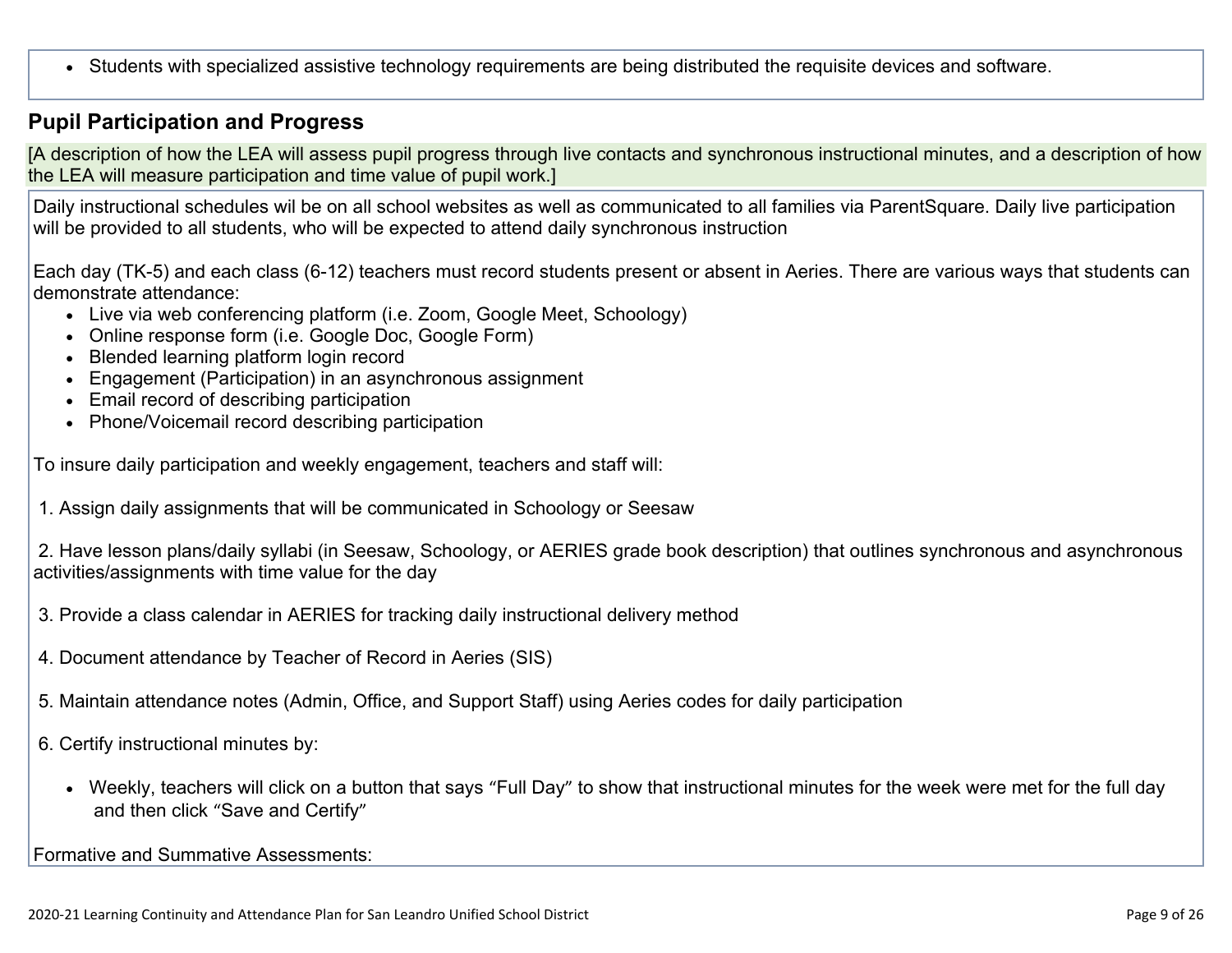- Consistent and effective formative and summative assessments will enable staff to best meet their class and individual student needs and assess areas of learning loss and acceleration strategies.
- Ongoing formative assessments in live sessions such as polling, quizzes, exit tickets, or writing or speaking on a topic or question will occur in both synchronous and in asynchronous instruction.

## **Distance Learning Professional [Development](http://www.doc-tracking.com/screenshots/20LCP/Instructions/20LCPInstructions.htm#DistanceLearningProgram4)**

[A description of the professional development and resources that will be provided to staff to support the distance learning program, including technological support.]

Before the first day of instruction, all staff members were offered a week-long professional development series from August 10-14th. Professional development offerings can be found here: <https://sites.google.com/slusd.us/slusdpd/workshop-catalog?authuser=0.> All trainings and recordings are saved and shared with staff on the Distance Learning Resources for Staff page. All teaching staff was required to attend training on Schoology or Seesaw and Zoom/Google Meet.

All students and staff were provided access to differentiated digital curriculum through our online portal Clever. Specifically, our English learner students continued to have platforms that promote literacy with English Language Arts and across the content areas. Students were connected to NewsELA, Imagine Learning, Learning A-Z, and Wonders/Maravillas/StudySync. Professional development that specifically focused on math instruction in distance learning was provided to all math teachers. Additional platforms such as Zearn and Dreambox has been purchased to support students and teachers in math.

Teachers provided designated English Language Development (ELD), and content area lessons and small group support where possible, that integrated ELD standards to make content more accessible through various instructional strategies. Specific supports were provided, such as graphic organizers, the use of Flipgrid, and a blend of synchronous and asynchronous teaching. Paraeducators who were focused and trained on delivering English Language Development support and tutorial also provided additional language support in large Zoom classroom settings, one-on-one sessions, and small group work.

SLUSD created the Technology Educator Consultant Program (TEC) to provide paid opportunities for peer technology support. We have implemented a large scale deployment of both technology hardware and software applications to support teaching and learning during distance learning and the TEC program will support training on how to use and incorporate instructional technology into daily teaching. We will hire 39 TECS and they will plan and deliver professional development and support to teaching staff.

## **Staff Roles and [Responsibilities](http://www.doc-tracking.com/screenshots/20LCP/Instructions/20LCPInstructions.htm#DistanceLearningProgram5)**

[A description of the new roles and responsibilities of affected staff as a result of COVID-19.]

With the COVID-19 pandemic and school closures, all site staff, as well as district staff, have had to adjust the way they do their job to continue services in a virtual model. On March 13, 2020, all schools and district offices in San Leandro Unified School District, as well as many districts in the state had to deliver services in distance learning mode. Members of all bargaining units adapted to assume new responsibilities. Some of the new staff roles and responsibilities are reflected below.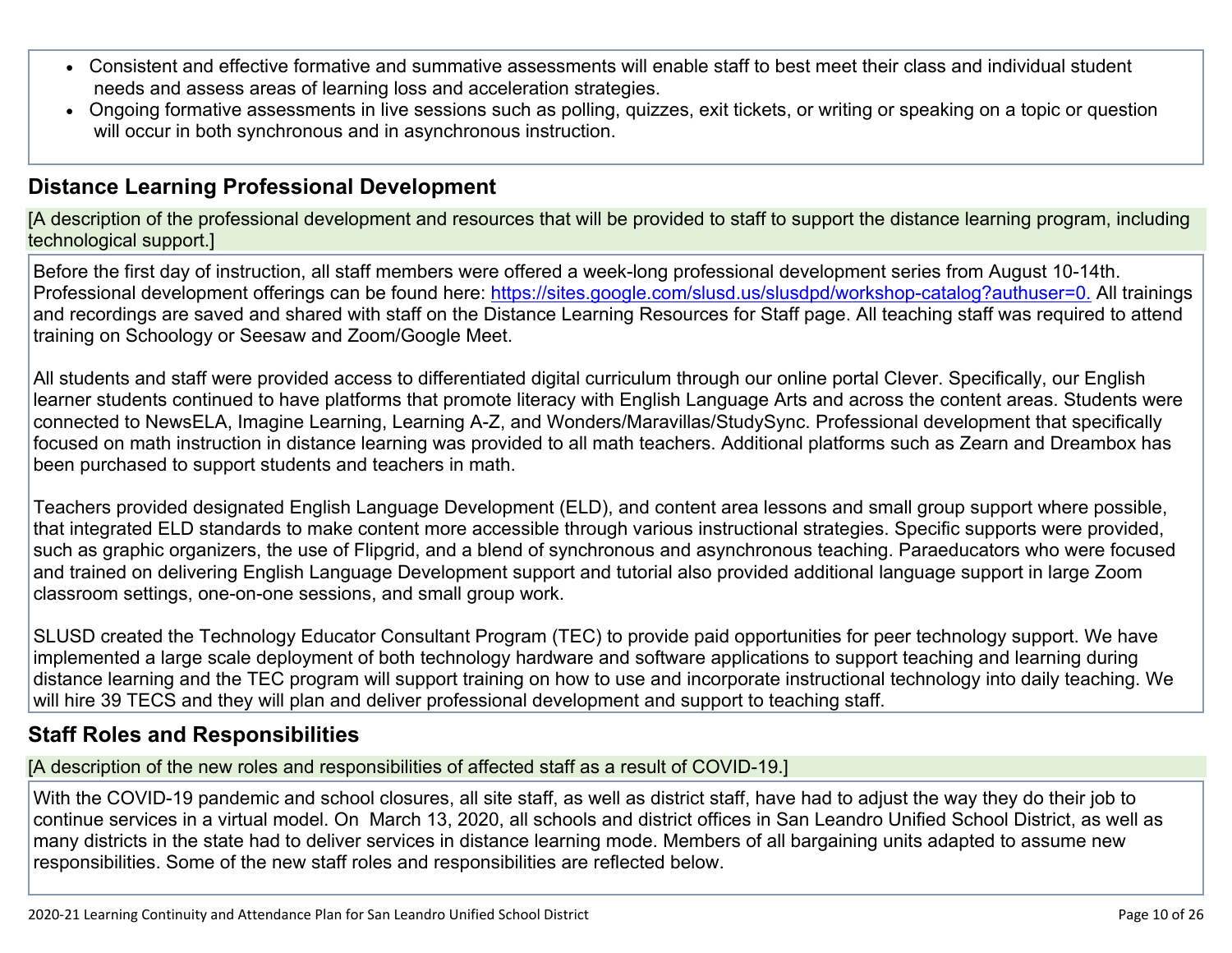Attendance and Engagement Tracking: During distance learning teachers are responsible for monitoring attendance using the updated attendance guidelines which include capturing attendance as well as measures of engagement of each student. An updated attendance protocol has been defined that includes logging daily attendance, capturing work done synchronously and asynchronously. Teachers will be required to use the district approved LMS systems to capture assignments provided to students.

Teachers and Classroom Instruction: In distance learning, teachers are required to attend to the delivery of the required minutes of agreedupon synchronous and asynchronous minutes. Teachers are required to, on a weekly basis, inform parents and students of their availability to provide support and clarification via email and/or other virtual platforms. Teachers are required to participate in professional development on the use of technology and the delivery of instruction via blended and distance learning prior to the beginning of the school year and can participate in professional learning sessions throughout the year. Teachers are expected to use the learning management system assigned for their grade band. Teachers modify events such as back to school night, moving to an online method.

English Language Paraprofessionals: These staff members continue to support EL students. Paras, alongside the teachers, support the delivery of and designated and integrated ELD in a virtual capacity. EL paras will also be asked to facilitate the translation hotlines to support parents in directing their questions to the appropriate personnel. In the event that the district resumes to a hybrid model, EL paras may support with morning screening procedures and supervision before school, during passing periods, recess, lunch, and dismissal. They may also assist principals in making contact with families of students who are not participating in the blended or distance learning model.

### Para Educator (Moderate/Severe, Mild/Moderate):

Para Educators who support students participating in Special Education will now need to engage and support student learning through attending zoom meetings and working with small groups of students in breakout rooms, as well as work under the direction of the teacher when students are present on campus. They will also assist principals in making contact with families of students who are not participating in the blended learning or distance model.

### Special Education Staff :

Special education staff will provide all students with disabilities continuity of learning through a variety of distance learning resources as appropriate. Some of these will include the use of virtual platforms and services that are specific for the following staff: School Psychologists may provide appointments for students for social emotional and/or behavioral needs as well as communicate with families to provide support. Any appointments scheduled may be conducted by, telephone or virtual tools. Counselors may provide virtual or telephone appointments to students for academic counseling, monitoring, and guidance. These appointments or conversations may be conducted via email, telephone, or other virtual tools, as appropriate. Speech-language pathologists will provide services, and conduct assessments via online or teletherapy platforms as needed. Speech-language pathologists will use the district approved learning management system. Resources Specialists and Behavior Specialists will provide services and conduct assessments via online platforms.

Librarians: Will check out/issue technology (chromebooks, assistive tech, hotspots) to students for at-home use.

Principals: In distance learning principals will need to engage with their staff and school community virtually. They will also be responsible for assuring that students have the tools to engage in connecting virtually including the distribution of physical materials that the students will need. The principal will need to set up a system for tracking participation school wide, and school specific strategies for re-engaging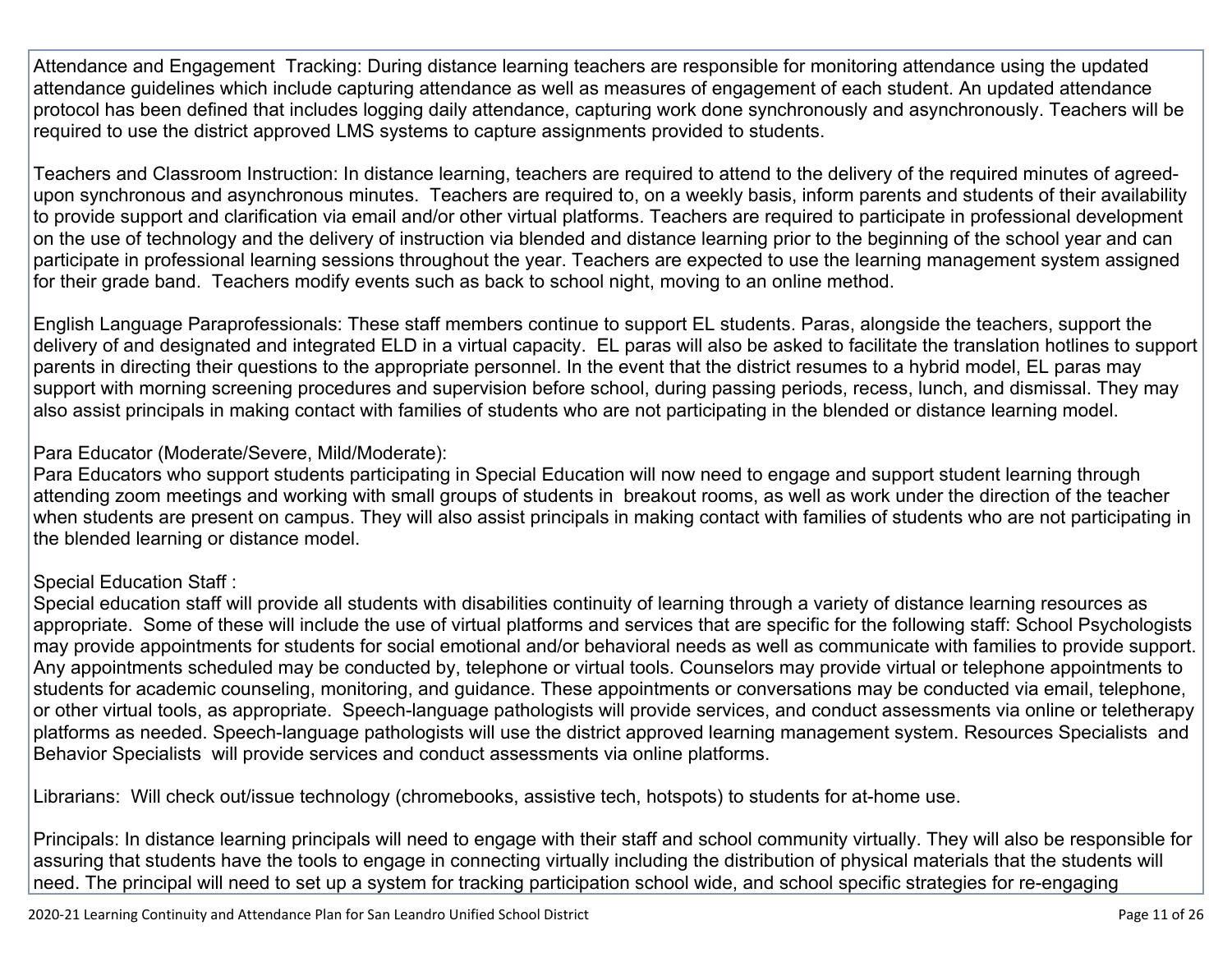students. Principals will now be required to communicate weekly with the parent community and differentiate messaging across multiple platforms. They will need to supervise that teachers have secured their zoom meetings to prevent any unauthorized people and to prevent a security breach. Principals will continue to attend weekly check in with central office staff to receive ongoing updates to distance learning. They will continue to engage in the performing teacher evaluation in a virtual way.

Site Office Staff: School Administrative Assistants or attendance staff will continue to monitor attendance and respond, but this will also change to adapt for distance learning. They will communicate reminders to teachers about new coding procedures and communicate any updates from families about the students attendance challenges. SARB and SART processes will be adapted to continue in a virtual form. Parents will not be able to enter the school, so all immunization reporting and registration procedures have been changed to online or by appointment only in person assistance may be provided.

Custodial: During distance learning the custodial staff roles and responsibilities will be more focused on disinfecting common areas, keeping an inventory of masks, gloves, and disinfectants for use by staff who are on site. Staff will work on preparations for opening in a hybrid model to assure that safety protocols are in place. They will be asked to adhere to social distancing, mask wearing, and following the most current health safety requirements issued by Alameda County Public Health Department.

Extended Learning Staff: The extended learning staff are providing virtual services for students who are at a ASES identified school in partnership with Boys and Girls Club. They are also responding to meeting the needs of families and will be providing in person services. Student cohort size will be aligned to the guidelines from ACPHD and will begin at one of the elementary sites, with plans of scaling it to others.

Food Service Employees: Some staff worked over the summer at central locations providing meals for students. This school year, while in distance learning, instead of working out of their specific sites preparing breakfast and lunch for students, they are stationed at centralized locations distributing grab and go breakfast and lunch to all San Leandro Unified students. These employees' work schedules have been adjusted to be able to provide these services.

District Nurse: All district nurses' work has changed in that they will be looking at all students' health conditions with the added lens COVID-19. They are also responsible for collaborating with state and local health departments alongside the director of health and safety.

#### Parent Facilitators

These staff members will continue to assist with communication to families and translate when appropriate. Some will provide assistance with the hotline for parents to call in and receive assistance to learning resources.If When students come onto campus they will assist with screening and student supervision.

Counselors: Counseling staff advocate for the mental health needs and access to learning resources of all students by offering support that enhances awareness of mental health and social/emotional development. Counselors will contact families of students who are not participating in the all distance learning model.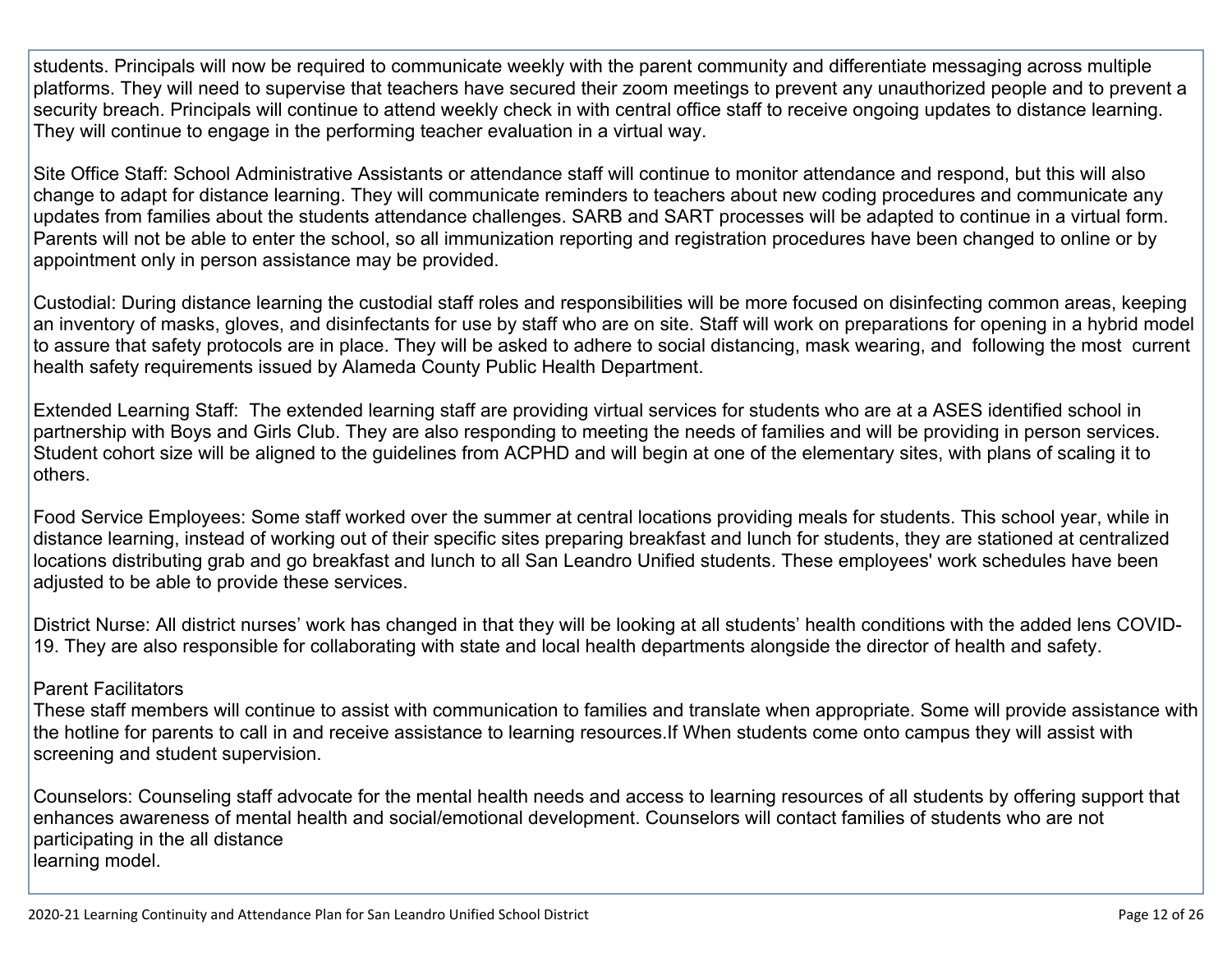Management Oversight : Many District managers including the coordinators of professional learning, some site administrators, worked beyond their work calendar in order to create plans for distance learning including professional development plans, technology plans, and plans for assessment and onboarding new employees in a virtual model. This assured an effective learning environment for distance learning.

## **[Supports](http://www.doc-tracking.com/screenshots/20LCP/Instructions/20LCPInstructions.htm#DistanceLearningProgram6) for Pupils with Unique Needs**

[A description of the additional supports the LEA will provide during distance learning to assist pupils with unique needs, including English learners, pupils with exceptional needs served across the full continuum of placements, pupils in foster care, and pupils who are experiencing homelessness.]

Students Experiencing Homelessness and Students in Foster Care:

At the end of June, McKinney-Vento Homeless /Foster Youth coordinator connected with all families identified and confirmed enrollment in the MV program. SLUSD continued partnership with Alameda County Health Care Services to support the Family Resource Center Connecting Kids to Coverage program which will now be accessed virtually but with some home visits while practicing appropriate social distancing. Although all families have access to social services resources the district prioritizes McKinney Vento participating families with these services upon enrollment. SLUSD prioritizes connections with new and continuing families. The goal is to connect them with each agency that the district partners with. For those families that need counseling and mental health services they are connected with resources through a partnership with Davis Street Inc. Connections to shelters in the bay area are also offered should any family be in need.

Currently, the Foster Youth and Homeless coordinator is doing home visits to provide resources to support remote learning such as school materials, portable desks, chromebooks, hotspots as well as referrals to shelter, food and medical services. Foster Youth are offered similar services and prioritized as well while working closely with them at the time of enrollment.

In the week before school, Bargaining Unit members were provided Professional Development on the use of technology and the delivery of instruction via distance learning. Topics included: Learning Management Systems (Seesaw and Schoology) and other Online Systems (Aeries; Imagine Learning; Google Suite; Zearn; Zoom); instructional considerations for English Language Development, grade bands and content areas.

Ongoing professional development will be provided centrally and through site-based staff and department meetings to meet staff PD needs as indicated by site surveys.

District instructional coaches and coordinators work with grade levels collaborating on addressing EL needs

Provide professional learning supports specific to dual language delivery in a distance learning context (including professional learning workshops, coaching, and Teacher on Special Assignment support)

Planning time and ongoing supports for teacher collaboration and planning related to meeting the needs of English Learners, such as District instructional coaches work with grade levels collaborating on addressing EL needs

Weekly teacher planning and teacher collaboration time

Regular collaboration and planning time for teachers in dual language/bilingual programs for within grade planning as well as cross-grade program collaboration

Administrators focus on supporting staff during distance learning, including visiting and observing virtual classrooms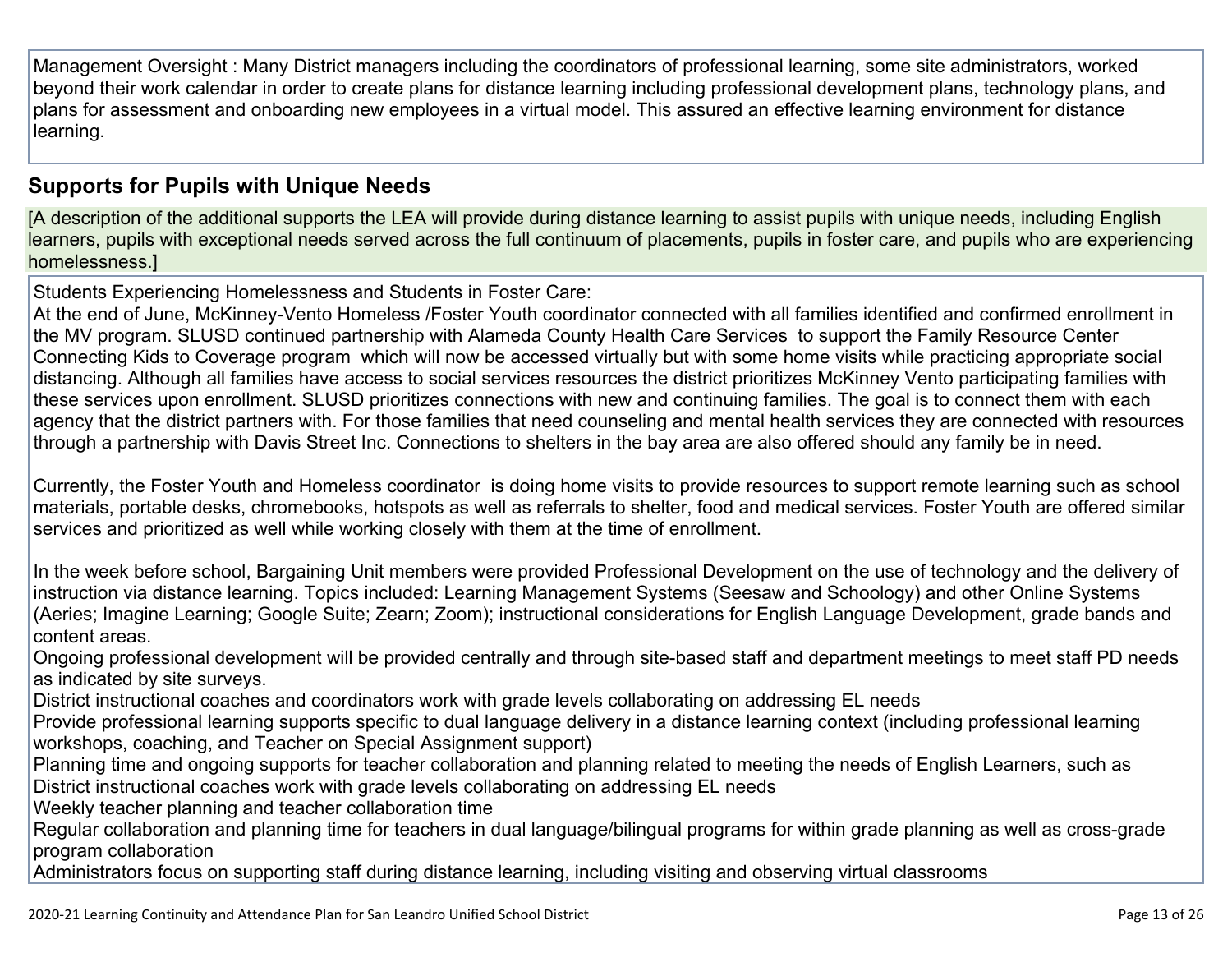Teachers engage in collaboration and planning with peers – including with EL TOSAs/coordinators and (in secondary) cross departmental planning involving ELD teachers and other academic departments

English Learners, Foster Youth and Low Income students received hotspots and devices to access online programs if need was indicated through a family needs assessment that was conducted by the staff. Teacher and resource staff collaborated weekly to plan and evaluate the online, paper, and Zoom meeting results, as they were completed by students receiving differentiated and integrated ELD instruction. English Learners were invited to extra individual and small group instructional support Zoom meetings that were held for students to access designated and integrated ELD instruction. A resource staff member created supportive extra assignments at each student's level to supplement the weekly work packets for differentiated and integrated lessons; and students also had the opportunity to complete these activities and paper and pencil assignments with their own teachers and designated resource staff each week during office hours. Teachers held office hours and/or check-in times Monday through Friday to help support students who had additional questions or needed extra guidance. This included phone calls or email contact. Students with a 504 or receiving services through an IEP, low income students, Homeless and Foster Youth, and English Learners all were served by having extra staff assigned or available to them. Support staff was sometimes scheduled through regular Zoom time. But more often, School Psychologists, Counselors, and other resource staff members held additional lessons online to provide services for students and individual families based on their needs or IEP.

## **Actions related to the Distance Learning Program [additional rows and actions may be added as [necessary\]](http://www.doc-tracking.com/screenshots/20LCP/Instructions/20LCPInstructions.htm#DistanceLearningProgram7)**

| <b>Description</b>                                                                                                                                                     | <b>Total Funds</b> | Contributing |
|------------------------------------------------------------------------------------------------------------------------------------------------------------------------|--------------------|--------------|
| Online Digital Platforms, NewsELA, Learning A-Z, Spelling City and Mystery Science                                                                                     | \$355,956.00       | <b>Yes</b>   |
| Implement Project-Based Learning in virtual settings so that every student experiences at<br>least two project based units to support learning goals and learning loss | \$20,000.00        | <b>Yes</b>   |
| Paraeducators to focus on ensuring access to systematic language development<br>opportunities throughout the instructional day for English learners                    | \$320,000.00       | <b>Yes</b>   |
| Library Media Specialists to support college and career readiness through literacy enrichment<br>for distance learning                                                 | \$323,000.00       | <b>Yes</b>   |
| Library Media Specialists in secondary schools to support college and career readiness<br>through literacy enrichment and intervention spaces during distance          | \$68,000.00        | <b>Yes</b>   |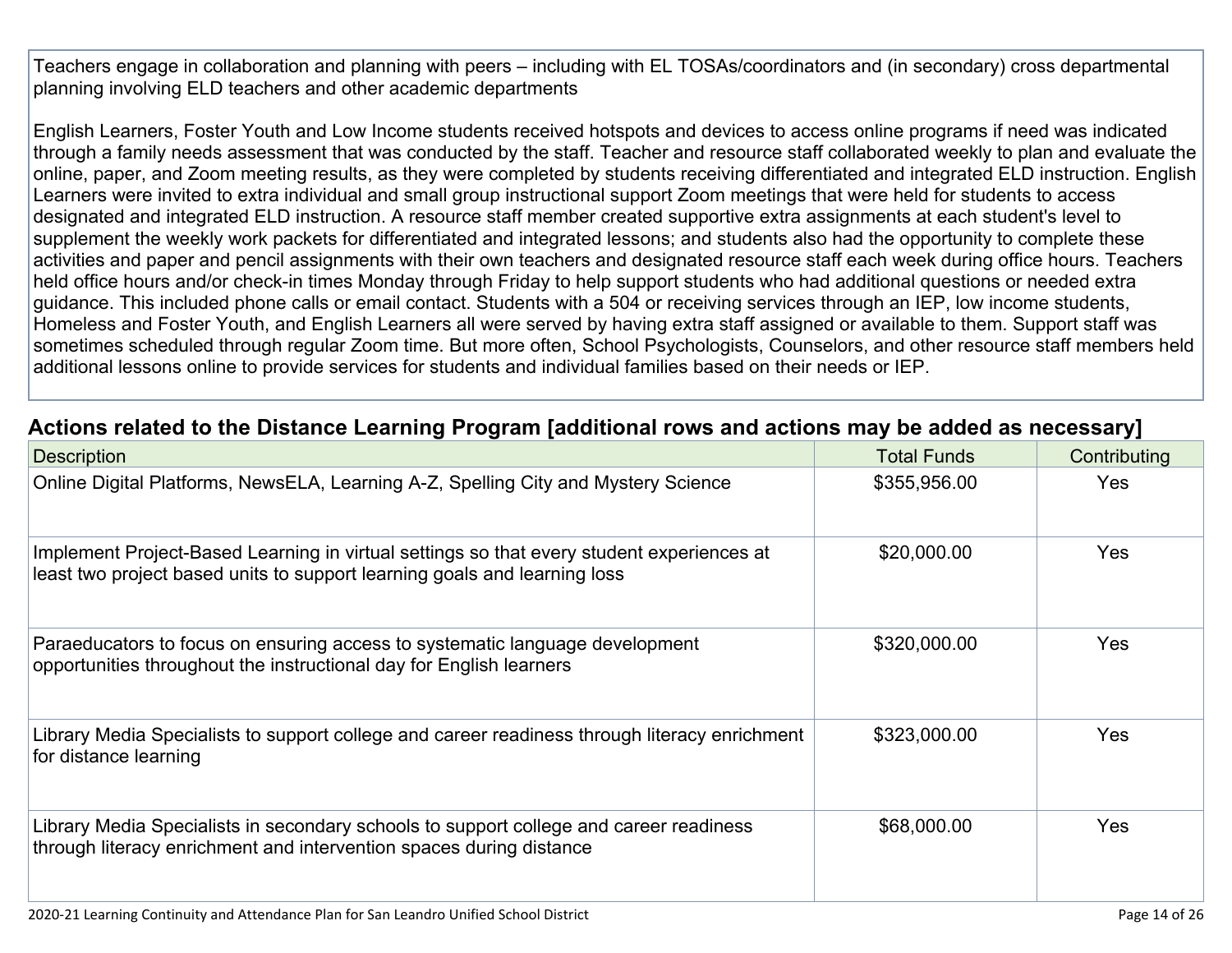| <b>Description</b>                                                                                                                                                                                                                                                                                                                                                                                                       | <b>Total Funds</b> | Contributing |
|--------------------------------------------------------------------------------------------------------------------------------------------------------------------------------------------------------------------------------------------------------------------------------------------------------------------------------------------------------------------------------------------------------------------------|--------------------|--------------|
| Site-based COST, 12, Coordinators and contracted with Community Based Mental Health<br>Organizations to support Multi- tiered Integrated Intervention Support System in all district<br>schools.                                                                                                                                                                                                                         | \$24,750.00        | Yes          |
| Counselors from Community Based Mental Health Organizations to support Multi-tiered<br>Integrated Intervention Support System in all district schools virtually                                                                                                                                                                                                                                                          | \$200,000.00       | Yes          |
| Visual, Music and Performing Arts Resources and curriculum to ensure ongoing learning                                                                                                                                                                                                                                                                                                                                    | \$35,000.00        | Yes          |
| Virtual Conferences and workshops to support bilingual education programs                                                                                                                                                                                                                                                                                                                                                | \$15,000.00        | Yes          |
| Certificated salary for additional school nurse supporting students health and medical needs<br>$(4.0$ FTE)                                                                                                                                                                                                                                                                                                              | \$420,000.00       | Yes          |
| UC Berkeley EAOP counselor to support caseloads of students with the college application<br>process                                                                                                                                                                                                                                                                                                                      | \$25,000.00        | Yes          |
| College and Career Coordinator to support college application process including virtual<br>opportunities for college fairs and specifically during distance learning, office hours to support<br>students with Zoom 101 basics and how to create your Aeries Parent/Student Portal, and<br>organize for distance learning.                                                                                               | \$68,000.00        | Yes          |
| Career Readiness Program Coordinator to focus on Career Pathways, Career Technical<br>Education, Eden Regional Occupational Programs, Lincoln High School's Pre-Apprenticeship<br>program, Dual enrollment with community colleges, and Work-based Learning Opportunities<br>for students, especially in the virtual format in light of distance learning. This includes office<br>hours and direct support to students. | \$68,000.00        | Yes          |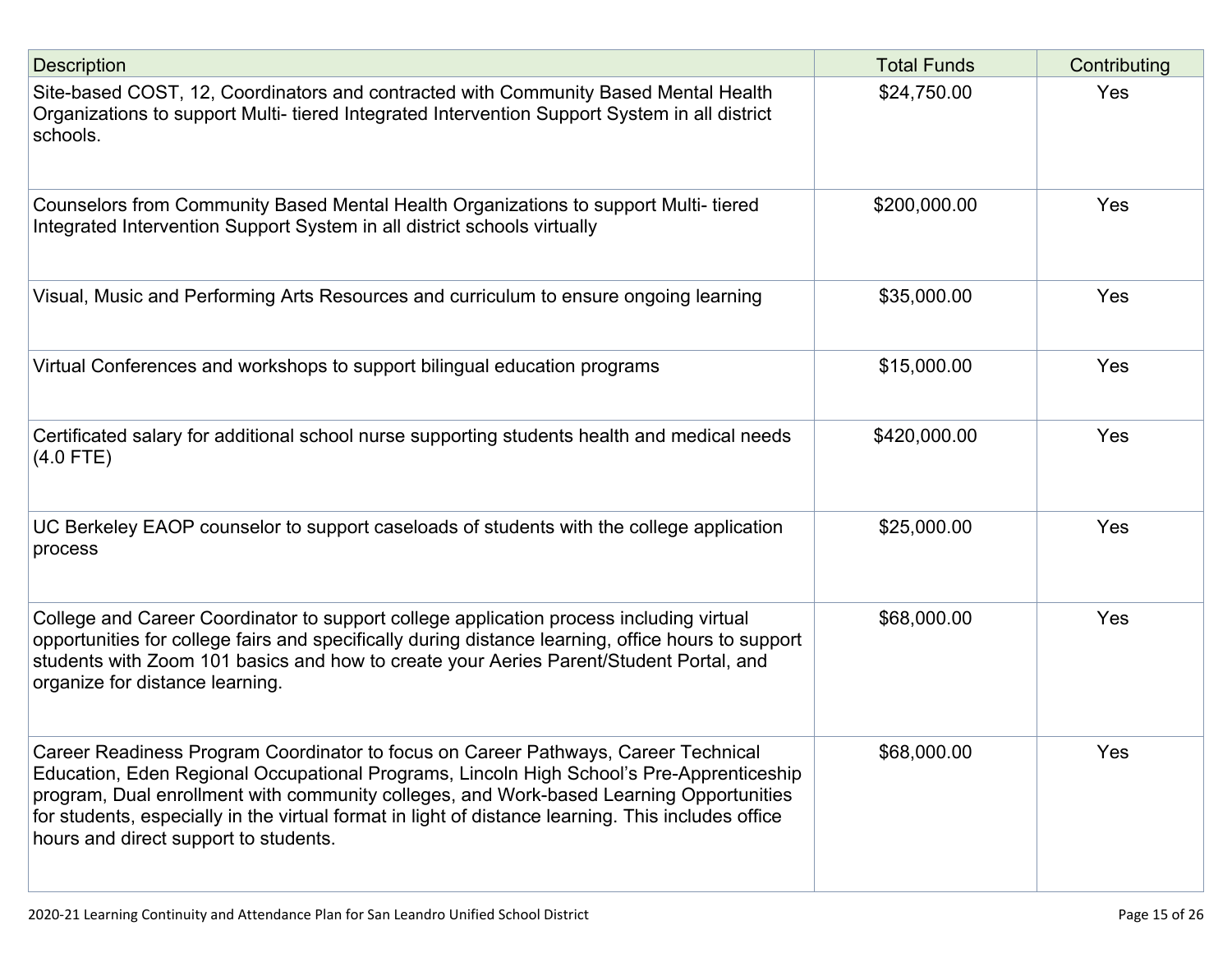| <b>Description</b>                                                                                                                                                                                                                                                                                                                                                                                                                                                                    | <b>Total Funds</b> | Contributing |
|---------------------------------------------------------------------------------------------------------------------------------------------------------------------------------------------------------------------------------------------------------------------------------------------------------------------------------------------------------------------------------------------------------------------------------------------------------------------------------------|--------------------|--------------|
| Attendance re-engagement Program Coordinator to monitor attendance and engagement<br>across school sites and to outreach to families directly. During distance learning this includes<br>a focus on student and family email access, Schoology, Zoom and Google Meet,<br>chromebooks, understanding how to build an at home schedule support.                                                                                                                                         | \$68,000.00        | Yes          |
| TK-K Early Literacy Program Coordinators at 4 Title 1 schools, to support the site level<br>Attendance and Learning Plan for TK/K (one on one calls, check ins, meetings), Parent<br>Outreach and Onboarding support TK/K (one on one calls, meetings), Early Literacy support<br>instruction for primary grades (small group tutorials, one on one meetings, class level<br>support), STEAM focused early elementary program lessons (small group tutorials, class level<br>support) | \$136,000.00       | Yes          |
| Instructional Coaches to support professional development for teachers and parents on<br>quality distance learning and in-person instruction when it resumes and CTE Teachers to<br>support college and career readiness                                                                                                                                                                                                                                                              | \$450,000.00       | Yes          |
| Professional Development Teacher Hourly for to provide Academic and Socio-emotional<br>learning services to students who qualify                                                                                                                                                                                                                                                                                                                                                      | \$30,000.00        | Yes          |
| Pepper Online Professional Development Contract to support ongoing professional<br>development for TK-12 teachers, specifically with specialized content, programs                                                                                                                                                                                                                                                                                                                    | \$26,250.00        | Yes          |
| Administrative hourly to support distance learning accommodations to schedules,<br>distributions, and on-site preparations                                                                                                                                                                                                                                                                                                                                                            | \$50,000.00        | Yes          |
| Promote and support teaching practices and learning experiences during distance learning<br>using a variety of blended learning platforms and Learning Management System (Schoology,<br>Seesaw, Zearn, Edgenuity etc)                                                                                                                                                                                                                                                                 | \$1,506,646.00     | <b>Yes</b>   |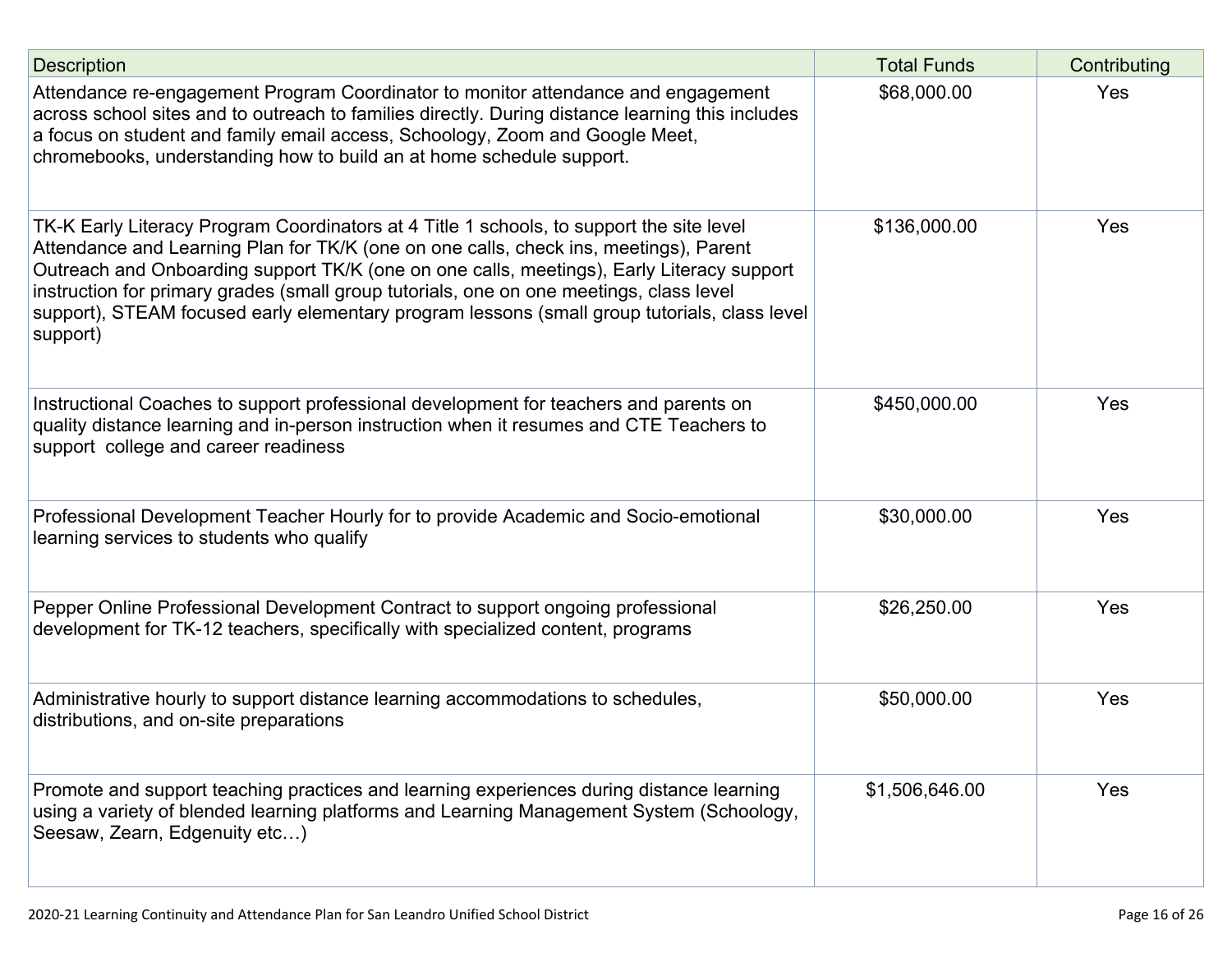| <b>Description</b>                                                                                                                                                                                                                                                                                          | <b>Total Funds</b> | Contributing |
|-------------------------------------------------------------------------------------------------------------------------------------------------------------------------------------------------------------------------------------------------------------------------------------------------------------|--------------------|--------------|
| Assessing and progress monitoring student learning through a robust, balanced assessment<br>system that includes formative, diagnostic, summative and performance based assessment<br>tools to inform teaching and respond to students' needs during distance and in-person<br>learning. (Star Renaissance) | \$320,074.00       | Yes          |
| Support the effective, consistent implementation of NGSS and new standards/frameworks<br>with curriculum adoptions in Science, World Language and History Social Science with new<br>materials that include online, digital access                                                                          | \$3,000,000.00     | Yes          |
| Instructional Materials for all students grades TK-12, including Special Education Preschool,<br>to support learning at home: basic school supplies, plus materials for specialized groups and<br>grade bands (whiteboards, playdoh, art supplies, instruments, etc.)                                       | \$300,000.00       | Yes          |
| Improve performance outcomes for students in the area of mathematics through systematic<br>implementation of the board adopted math curriculum via coaching, professional development<br>and instructional support materials                                                                                | \$175,000.00       | Yes          |
| Multilingual communication projects (i.e. printing, newsletters, mailing costs)                                                                                                                                                                                                                             | \$94,812.00        | Yes          |
| AERIES Analytics for progress monitoring of students during distance learning                                                                                                                                                                                                                               | \$42,000.00        | Yes          |
| Parent Facilitators support for families regarding connectivity and logins to distance learning<br>platforms, translations and attendance outreach                                                                                                                                                          | \$449,076          | Yes          |
| Interpreters unlimited for translation and interpretations                                                                                                                                                                                                                                                  | \$15,000.00        | Yes          |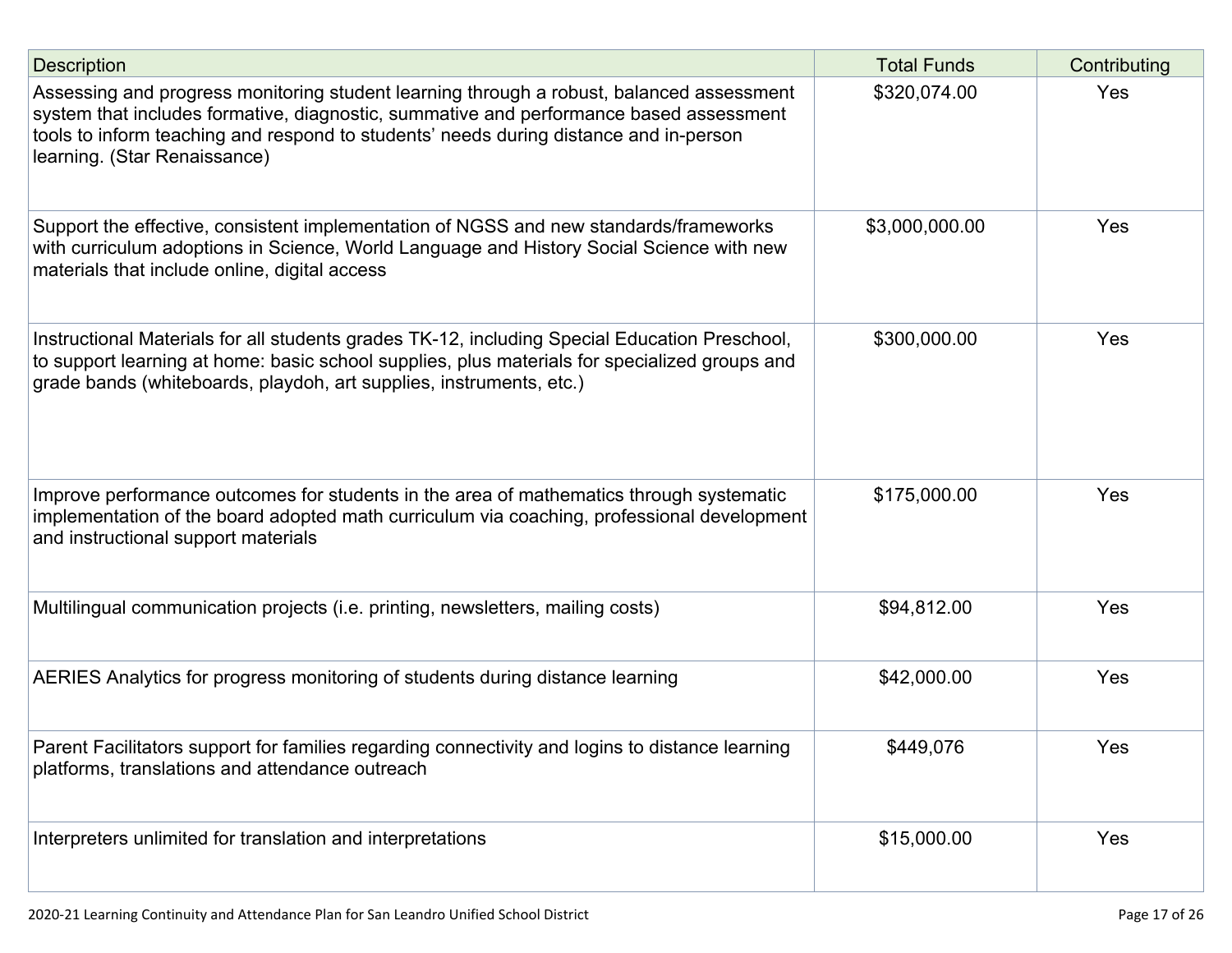| Description                                                                                              | Total Funds | Contributing |
|----------------------------------------------------------------------------------------------------------|-------------|--------------|
| Parent Square contract to communicate with families with updates within the district and<br>school site. | \$36,556.00 | Yes          |

# **Pupil [Learning](http://www.doc-tracking.com/screenshots/20LCP/Instructions/20LCPInstructions.htm#PupilLearningLoss) Loss**

[A description of how the LEA will address pupil learning loss that results from COVID-19 during the 2019–2020 and 2020–21 school years, including how the LEA will assess pupils to measure learning status, particularly in the areas of English language arts, English language development, and mathematics.]

- Diagnostic assessments to determine what students know, in order to inform instruction
- Progress monitoring for ELA/Math throughout the year using the STAR Renaissance assessment
- Following guidance from organizations like the Council of the Great City Schools, teacher training focuses on Grade level content and instructional rigor and using just-in-time instruction to address standards or content from the Spring
- Providing designated and integrated instruction in ELD, with daily live interaction and synchronous learning time
- Targeted instructional support for students who have experienced learning loss through various options, such as: individual tutoring, small group instruction
- Provide resources for student learning at home
- Workshops for families on strategies to support their students' learning (in English, Spanish, and Chinese)
- For coherence in dual language programs, ensure teachers have use of bilingual online materials and resources--and that the materials are available to students
- Provide materials for students in language of instruction
- Differentiated instruction and support through blended learning platforms
- Emphasize relationship building, personalization, frequent and direct interaction, and inclusive community building

## **Pupil Learning Loss [Strategies](http://www.doc-tracking.com/screenshots/20LCP/Instructions/20LCPInstructions.htm#PupilLearningLoss1)**

[A description of the actions and strategies the LEA will use to address learning loss and accelerate learning progress for pupils, as needed, including how these strategies differ for pupils who are English learners; low-income; foster youth; pupils with exceptional needs; and pupils experiencing homelessness.]

IEP meetings will be held via teleconference or virtual platforms rather than in-person during the period of school closure. Meetings will be scheduled to accommodate family schedules as much as possible. Parents/Guardians may request an IEP meeting to discuss the particular changes to the student program provided through the alternate format of service delivery.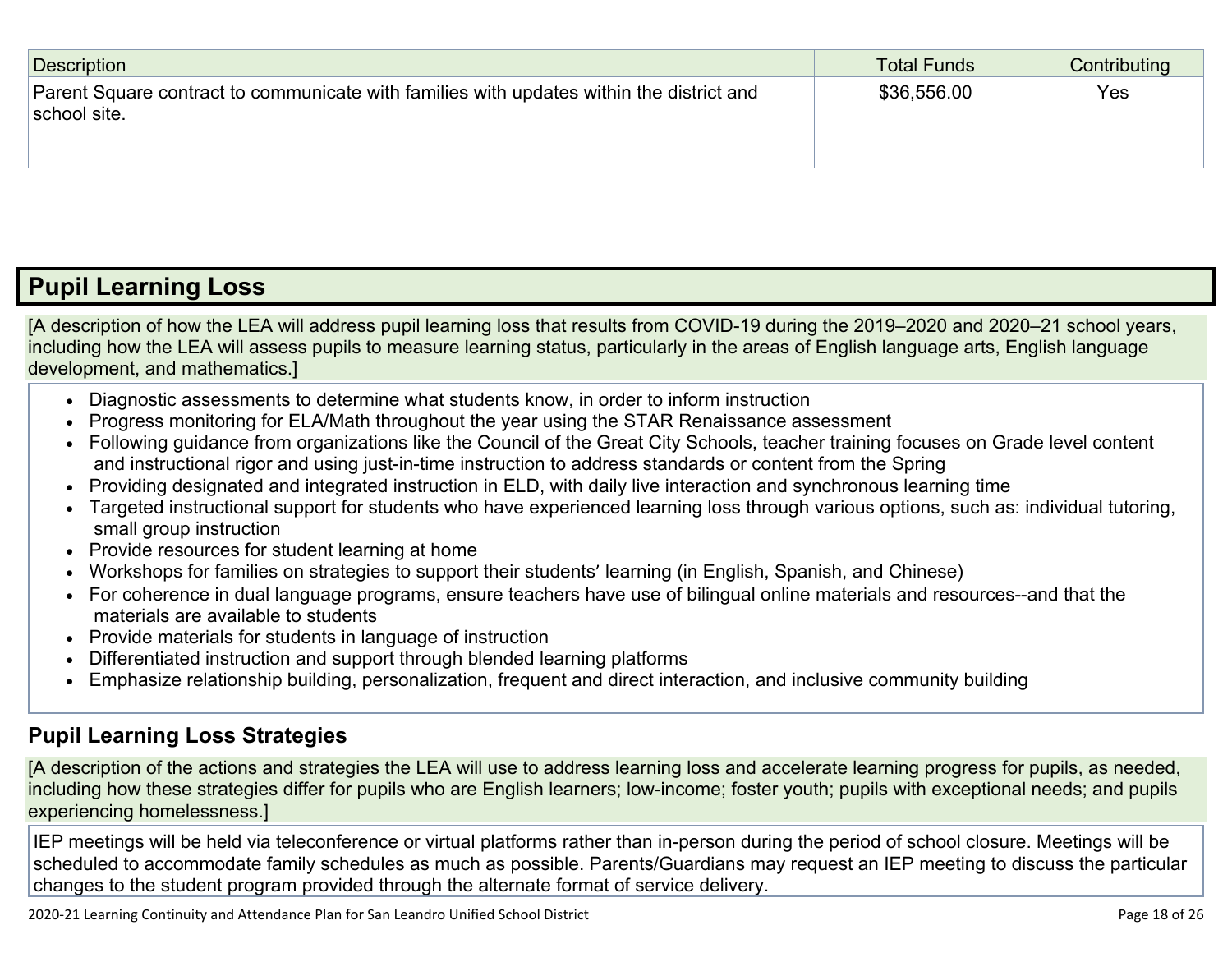Special Education evaluations and assessments that can be administered remotely can continue at this time. The District will resume the portions of evaluations that require in-person administration and observation once school sites are able to be reopened. The IEP team will make recommendations based on virtual assessment data.

504 meetings will be conducted virtually using video conferencing-based meetings and will be set-up to accommodate parent schedules as much as possible.

English Language Learners will receive designated and integrated English Language Development (ELD) instruction. Paraeducators with a focus on ELD will be working with classroom teachers to provide extra support. Students at the beginning levels of English Proficiency will have access to Imagine Learning.

Special educational teams of teachers, specialists, and administrators sent each student with an IEP a change in learning format letter that outlines how their IEP would be served during the physical closure. IEPs moved online and the team partnered with parents/guardians, translators, advocates to ensure a quality process in the virtual format. Students with disabilities were offered summer school options.

Summer school is being provided from June 15 to July 16 in a virtual setting for TK - 8 through integrated, themed weekly units that will focus on English Language Development, literacy, and math. High School credit recovery through Edgenuity is being provided online to students from June 15 to July 23. The ESY (Extended School Year) program is being offered from June 15 to July 16 in a virtual setting, delivered by credentialed special education teachers. Teachers and paraeducators participated in the following professional development training:

- Best Practices in Distance Learning and Supporting English Language Development through Distance Learning
- Grade Band Instructional Teaching & Learning Plans for Summer School
- Instructional Platform Training (Google Classroom, Seesaw, Dreambox, Zoom, Rich Math Tasks (MangaHigh), and Imagine Learning

## **[Effectiveness](http://www.doc-tracking.com/screenshots/20LCP/Instructions/20LCPInstructions.htm#PupilLearningLoss2) of Implemented Pupil Learning Loss Strategies**

### [A description of how the effectiveness of the services or supports provided to address learning loss will be measured.]

The effectiveness of the services and supports provided to address learning loss will be measured by the ongoing formative and summative assessments. We will administer STAR Reading and Math Assessments three times a year and will offer academic interventions in the critical areas of Reading and Mathematics as an accelerated learning approach to support all subject areas. Elementary schools will have access to early literacy program coordinators and intervention curriculum such as Leveled Literacy Intervention (LLI) digital curriculum and Sonday Systems. Collaboration and professional development time will be provided to teachers to assess student progress and adjust as needed. Additionally, ongoing teacher-based formative assessment and analysis of individual student work and completion of courses will provide evidence that any learning loss a student may have experienced has been or is being addressed This individualized approach to instruction is a foundation of alternative education programs and is designed to support student completion of high school requirements, leading to graduation and a successful transition to college and career, with the necessary academic content knowledge and skills.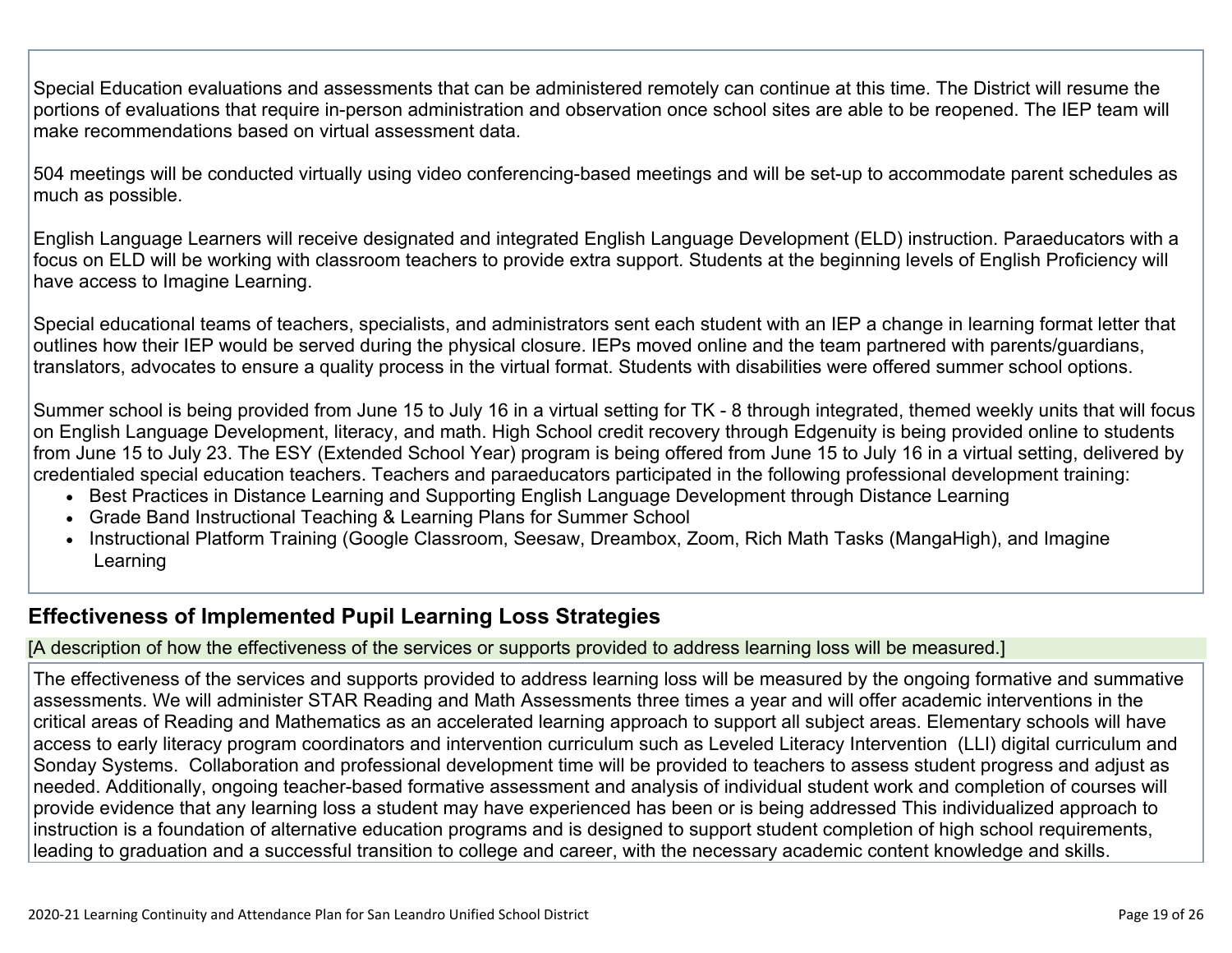# **Actions to Address Pupil Learning Loss [additional rows and actions may be added as [necessary\]](http://www.doc-tracking.com/screenshots/20LCP/Instructions/20LCPInstructions.htm#PupilLearningLoss4)**

| <b>Description</b>                                                                                                                                    | <b>Total Funds</b> | Contributing |
|-------------------------------------------------------------------------------------------------------------------------------------------------------|--------------------|--------------|
| Online district summer school program: Summer School Enrichment, English Learner,<br>Academic Intervention and credit recovery Programs               | \$300,000.00       | Yes          |
| Intervention and afterschool tutoring, in house or through contracts if needed, to support<br>students in English Language Arts ELD and Math          | \$40,000.00        | Yes          |
| Provide students who qualify for McKinney-Vento services with home learning materials,<br>access to online tutorial programs, and emergency clothing. | \$28,000.00        | Yes          |

# **Mental Health and Social and Emotional [Well-Being](http://www.doc-tracking.com/screenshots/20LCP/Instructions/20LCPInstructions.htm#MentalHealthandSocialandEmotional)**

[A description of how the LEA will monitor and support mental health and social and emotional well-being of pupils and staff during the school year, including the professional development and resources that will be provided to pupils and staff to address trauma and other impacts of COVID-19 on the school community.]

Mental health counselors were available for teletherapy and phone sessions throughout school closure. Students and families were able to access CareSolace. CareSolace is a confidential online concierge service that allows students, families, and staff to access local mental health programs and counseling services that have been vetted by Care Solace to ensure accreditation, safety, and accessibility. Care Solace has a live 24/7 concierge line to assist families in finding local mental health-related programs and services, and access to the service will continue throughout this school year. Mental health counselors from Wellness Together were also available for teletherapy socialemotional groups this summer to ensure continuity of services and support for students and families. Each school site has a Coordination of Services Team (COST) that consists of teachers, principals, counselors, parent facilitators, and resource specialists. This highly skilled team meets at least twice a month to triage service referrals and connect students and families to counseling and other health and wellness services. In addition, this team assesses the overall health and wellness needs of the learning community in order to adapt and differentiate tiered services and supports to meet the needs of the community at large. SLUSD ensured that each school site has at least one mental health counselor, as well as, communicating across schools the health and wellness resources offered by the Family Resource Center and The Native American Health Clinic located at the Barbara Lee Center. In addition to creating a district-wide socioemotional learning (SEL) committee, we are working with other districts and county offices to build collective capacity to implement transformative SEL through shared resources, tools, and strategies within Communities of Practice (CoP). We are currently in negotiations with other Community-Based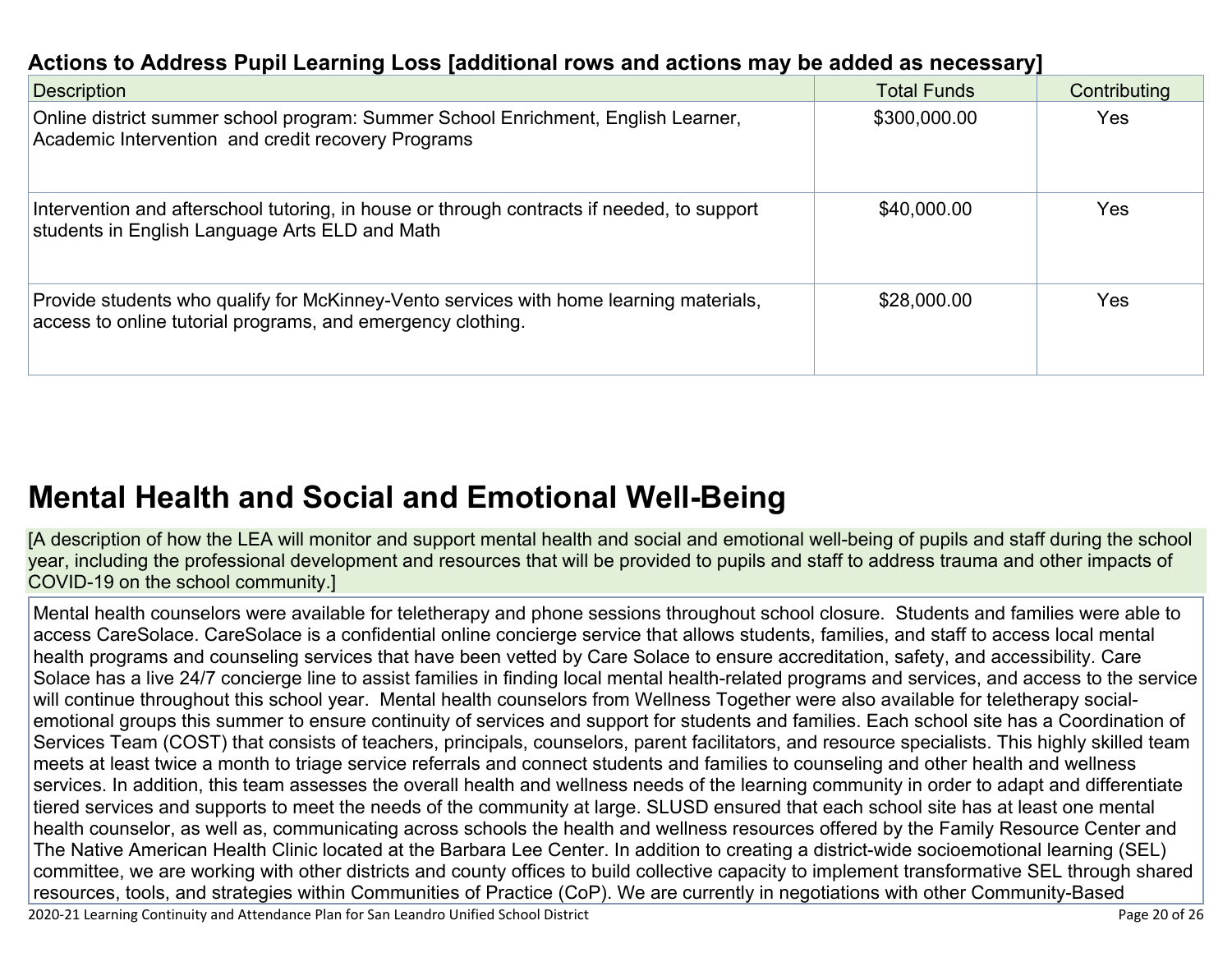Organizations (CBOs) that will develop and build collective efficacy in addressing unique social-emotional, health, and wellness needs related to COVID-19.

# **Pupil and Family [Engagement](http://www.doc-tracking.com/screenshots/20LCP/Instructions/20LCPInstructions.htm#PupilEngagementandOutreach) and Outreach**

[A description of pupil engagement and outreach, including the procedures for tiered reengagement strategies for pupils who are absent from distance learning and how the LEA will provide outreach to pupils and their parents or guardians, including in languages other than English, when pupils are not meeting compulsory education requirements, or if the LEA determines the pupil is not engaging in instruction and is at risk of learning loss.]

Supporting Families and Re-Engaging Students

The district understands that attending school during Distance Learning is a major change and will have different challenges for each family. San Leandro Unified is committed to working with families to help remove barriers, lessen challenges, and maintain communication with families.

To support and communicate with families, SLUSD will implement a tiered re-engagement plan focused on supporting students who are absent from Distance Learning for three (3) days during a week or 60% of the instructional week and more importantly, to prevent this pattern of absences for any students.

TIER 1: Initiate Communication with Families/Students: Early Re-Engagement for ALL students (3 absences-5 absences)

- Daily attendance collected by teacher of record and submitted to administration
- Daily outreach to verify absence by site office staff: Attendance Clerk, parent facilitator, or support staff member. Outreach attempts to be recorded in "attendance notes"
- Attendance and office staff will have 5 days to edit and verify attendance

Interventions will be:

- School-wide implementation of PBIS, SEL and Family Engagement programs
- Clear attendance expectations communicated to parents/caregivers by school staff
- Weekly contact/outreach made by teachers, staff and administrators via email, parent square, announcements on class website and site website
- Autodialer start: 4:00 pm daily
- School staff will verify correct contact information, update with new information
- Third unexcused absence generates 1st chronic absenteeism letter
- Attendance reviewed by site team weekly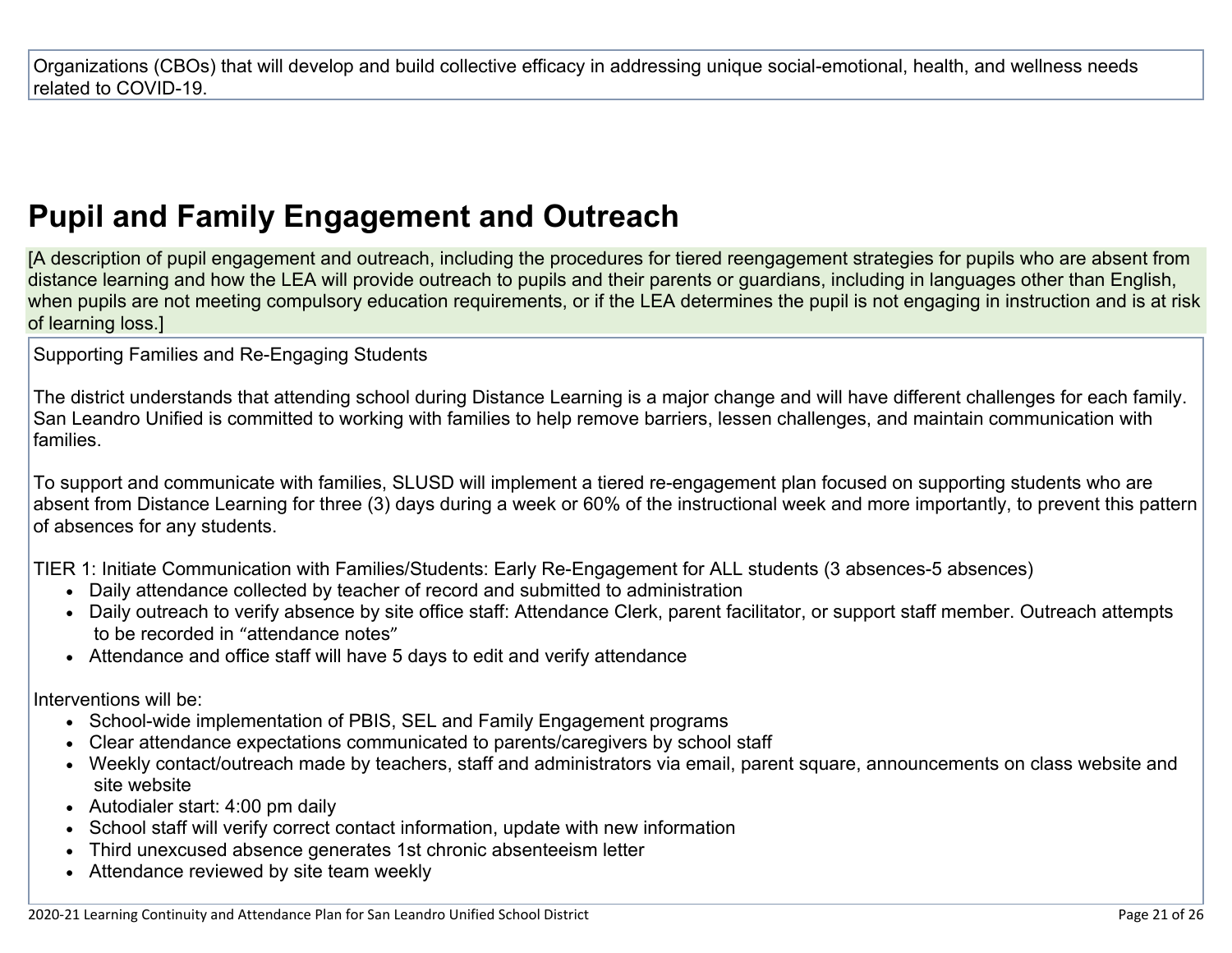TIER 2: Initiate Re-Engagement with Families/Students (5-7 all absences) and for all students who miss 60% of the instructional week

- Focus on initiating communications with families to discover and troubleshoot needs and challenges for student participation in Distance Learning instruction.
- Outreach from classroom teacher and school site staff to families for students who miss multiple days from Distance Learning instruction.
- School site staff outreach to families who are developing a pattern of missing Distance Learning instruction.
- Notes in the intervention tab, or attendance notes, should be recorded with each attempt. Any communication should lead with the goal, be observation based, and supportive in nature.
- Referral of student to site Coordination of Services Team (COST) for attendance support based on needs and challenges communicated by family. Implement MIISS Behavioral Interventions
- Referral to school Nurse, FRC or NAHC
- Referral to CareSolace
- SART Letter and 2nd Absenteeism letter sent
- Site team reviews monthly attendance report generated by Aeries Analytics and sends summary to Prevention Intervention **Department**

Tier 3: Initiate Re-Engagement Interventions (7-10 Absences)

- Coordination of Services Team to strategize support for students and family.
- Outreach to family by site Program Coordinator or Attendance, Parent Facilitator, administrator, school counselor, or other support staff.
- Provide students and family with direct support or referrals to resources to support challenges and eliminate barriers.
- 3rd truancy letter generated
- Referral to Student Attendance Review Board for truancy support (SARB)
- Virtual meetings with the site Student Support Team with student and family
- Home visit
- Follow up on referrals to Native American Health Center and Family Resource Center and/or refer to outside community based organizations for additional wrap around supports

# **School [Nutrition](http://www.doc-tracking.com/screenshots/20LCP/Instructions/20LCPInstructions.htm#SchoolNutrition)**

[A description of how the LEA will provide nutritionally adequate meals for all pupils, including those students who are eligible for free or reduced-price meals, when pupils are participating in both in-person instruction and distance learning, as applicable.]

Food and Nutrition Services will serve meals for the 2020-21 school year from 6:30 to 8:00 am at three sites (to provide access to families who work during the day) and again from 11:00 am to 12:30 pm at seven different school site locations throughout the district.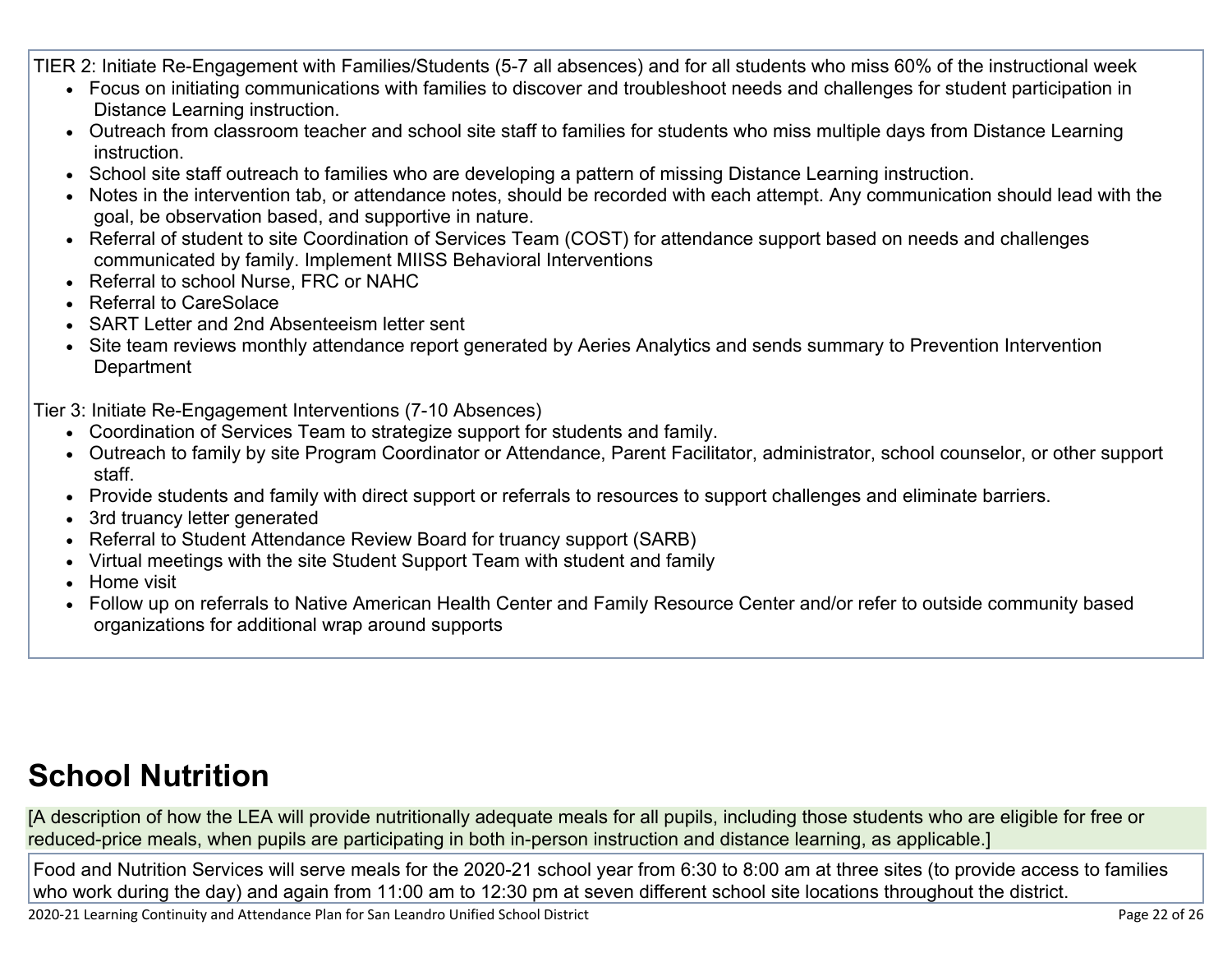Seven days of meals will be served weekly, including breakfast, lunch, snack, and supper. Monday service includes meals for Tuesday. Wednesday service includes meals for Thursday. Friday meal service will include meals for Saturday and Sunday.

With newly granted federal flexibility, we will be serving all children aged 18 and younger regardless of what school they attend and their free/reduced lunch status.

Families can apply for free/reduced price meals at ezmealapps.com.

# **Additional Actions to Implement the Learning Continuity Plan [\[additional](http://www.doc-tracking.com/screenshots/20LCP/Instructions/20LCPInstructions.htm#AdditionalActions) rows and actions may be added as [necessary\]](http://www.doc-tracking.com/screenshots/20LCP/Instructions/20LCPInstructions.htm#AdditionalActions)**

| Section                                                            | <b>Description</b>                                                                                                                 | <b>Total Funds</b> | Contributing |
|--------------------------------------------------------------------|------------------------------------------------------------------------------------------------------------------------------------|--------------------|--------------|
| Mental Health and Social and<br><b>Emotional Well-Being</b>        | CareSolace Mental Health Platform                                                                                                  | \$53,556.00        | <b>Yes</b>   |
| Mental Health and Social and<br><b>Emotional Well-Being</b>        | Social Emotional Curriculum ToolBox and Second Step and<br>Mindfulness Inner Explorer Curriculum to support health and<br>wellness | \$36,000.00        | <b>Yes</b>   |
| Mental Health and Social and<br><b>Emotional Well-Being</b>        | Connecting Kid to Coverage Resources to Mental Health,<br><b>Social Services</b>                                                   | \$15,000.00        | <b>Yes</b>   |
| Distance Learning Program<br>(Pupil Participation and<br>Progress) | Ellevation Monitoring Online Platform for EL                                                                                       | \$25,000.00        | <b>Yes</b>   |
| <b>Pupil Learning Loss</b>                                         | Imagine Learning Language and Literacy Supplemental online<br>curriculum - and Imagine Espanol                                     | \$182,000.00       | <b>Yes</b>   |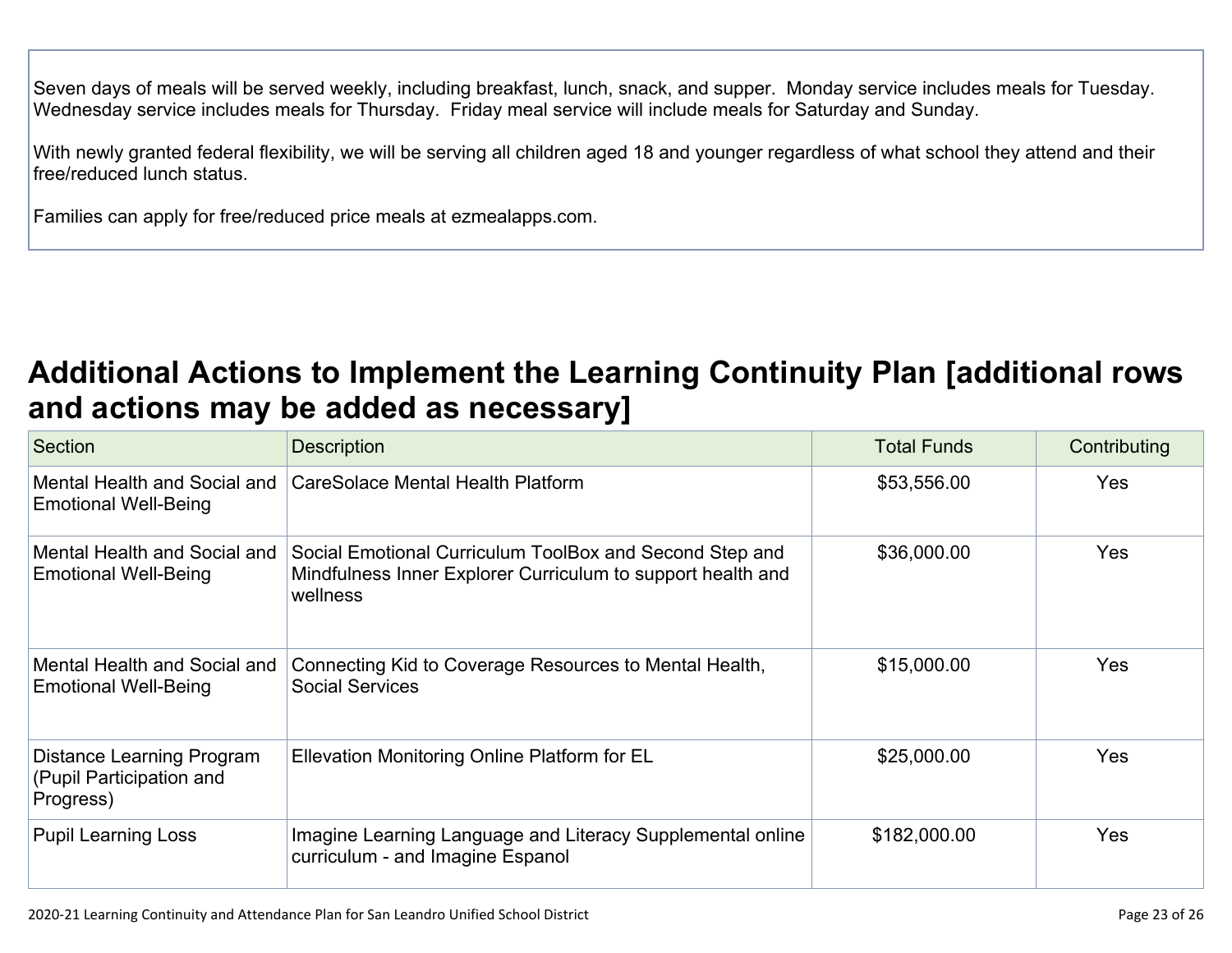| <b>Section</b>                                                          | <b>Description</b>                                                                                                                                                                                                                                                | <b>Total Funds</b> | Contributing |
|-------------------------------------------------------------------------|-------------------------------------------------------------------------------------------------------------------------------------------------------------------------------------------------------------------------------------------------------------------|--------------------|--------------|
|                                                                         |                                                                                                                                                                                                                                                                   |                    |              |
| Distance Learning Program<br>(Supports for Pupils with<br>Unique Needs) | Curriculum to differentiate in Special Education (Unique<br>Learning Systems, N2U, Symbol Stix)                                                                                                                                                                   | \$15,000.00        | Yes          |
| Distance Learning Program<br>(Access to Devices and<br>Connectivity)    | Refresh technology hardware as needed in order to maintain<br>a 1:1 digital classroom environment and ensure employees<br>have access to tools that support high degrees of technology<br>integration in their teaching. (Chromebooks and MacBooks,<br>Documcams) | \$2,865,735.00     | <b>Yes</b>   |
| Distance Learning Program<br>(Access to Devices and<br>Connectivity)    | Provide connectivity access to families during distance<br>learning. (Hotspots)                                                                                                                                                                                   | \$567,000.00       | Yes          |

# **[Increased](http://www.doc-tracking.com/screenshots/20LCP/Instructions/20LCPInstructions.htm#IncreasedorImprovedServices) or Improved Services for Foster Youth, English Learners, and Low-Income [Students](http://www.doc-tracking.com/screenshots/20LCP/Instructions/20LCPInstructions.htm#IncreasedorImprovedServices)**

| Procentage to Increase or Improve Services Increased by Presidents | Increased Apportionment based on the Enrollment of Foster Youth, English Learners, and Low- |
|--------------------------------------------------------------------|---------------------------------------------------------------------------------------------|
| $ 30\%$                                                            | \$2,433,640.00                                                                              |

# **Required [Descriptions](http://www.doc-tracking.com/screenshots/20LCP/Instructions/20LCPInstructions.htm#RequiredDescriptions)**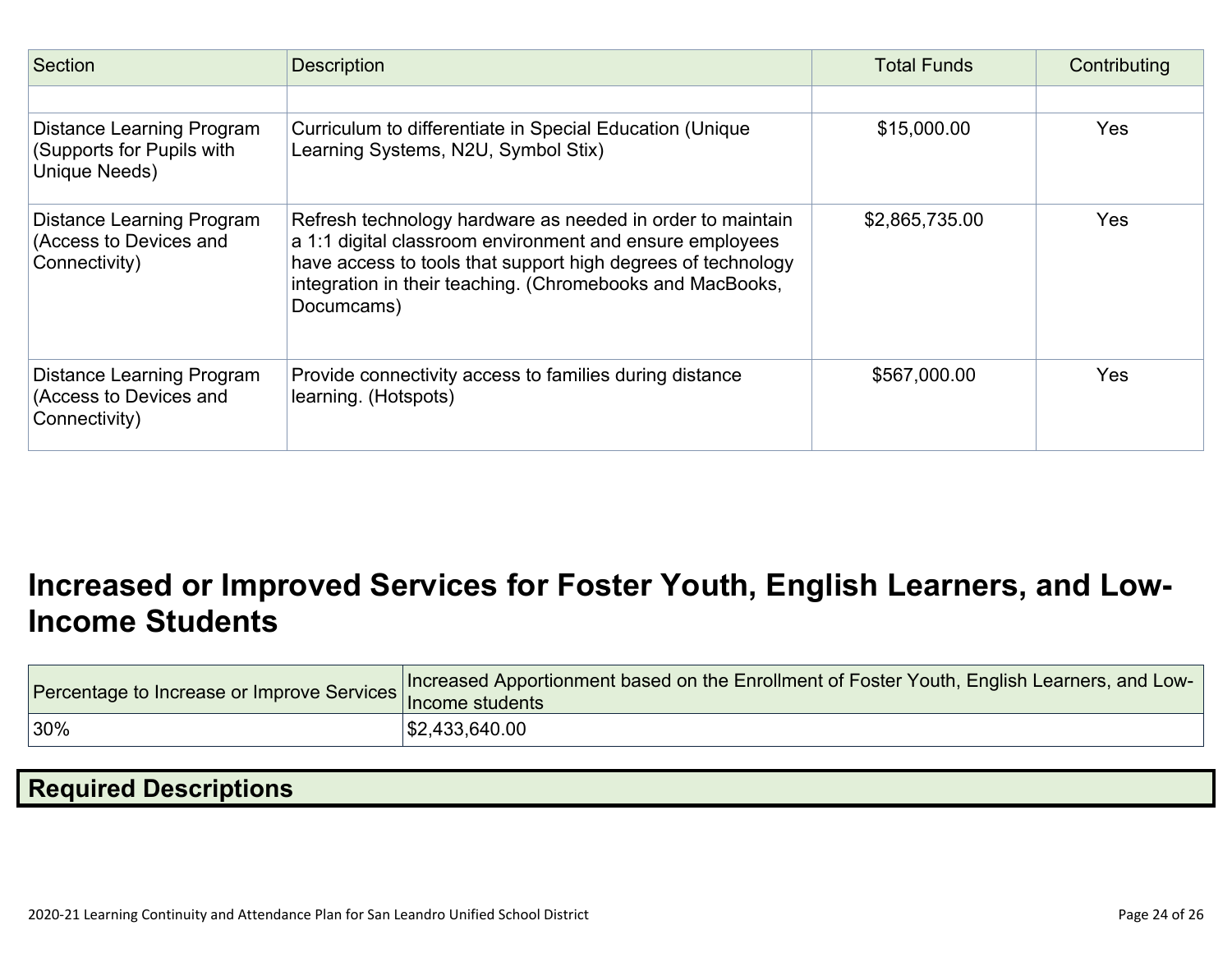[For the actions being provided to an entire school, or across the entire school district or county office of education (COE), an explanation of (1) how the needs of foster youth, English learners, and low-income students were considered first, and (2) how these actions are effective in meeting the needs of these students.]

The district has purchased enough new devices to provide Chromebooks to all students unable to afford or access their own. This includes providing touch screen Chromebooks to students in the younger grades. The district also purchased enough Hot Spots to provide one to each student in need. The district also purchased learning materials, supplies, and manipulative for students to use at home during distance learning.

[A description of how services for foster youth, English learners, and low-income students are being increased or improved by the percentage required.]

Our staff continues to outreach to all of our Foster Youth families to ensure connectivity and access to wraparound services. Our program coordinator for McKinney-Vento continues to connect to local shelters and visits the areas where some of our unhoused student populations are living in vehicles to ensure they are provided with resources.

SLUSD's multilingual family resource center, housed in the Barbara Lee Center for Health and Wellness (BLC) remained open to provide support services on topics such as immigration, MediCal, and WIC access, and food programs. All teachers are provided professional development and training to support the needs of English learners (EL), Foster Youth, low-income students, and specialized student groups to ensure best practices will be utilized. Our goal is to continue to provide access to standardsbased lessons and synchronous teacher support in order to maintain connections with students, increase motivation, and establish responsive instructional plans.

All students and staff have access to differentiated digital curriculum through our online portal Clever. Specifically, our English learner students continued to have platforms that promote literacy with English Language Arts and across the content areas. Students will have access to NewsELA, Imagine Learning, Learning A-Z, and Wonders/Maravillas/StudySync. Teachers will provide designated English Language Development (ELD) each day beyond the daily synchronous instruction. (TK-K 20 minutes, 1st-5th 30 minutes) and content area lessons and small group support that integrated ELD standards to make content more accessible through various instructional strategies. Paraeducators will also provide ELD and additional language support in large Zoom classroom settings, one-on-one sessions, and small group work. All English Learners will have daily access to Imagine Learning Language and Literacy that will provide explicit instruction in English Language Development and contextualized through multimedia examples and connected text.

SLUSD currently provides information in multiple languages via Parent Square, phone calls, and text messages to all families. This platform was used more robustly during the closure to ensure connectivity, alongside a Spanish and Chinese phone hotline for general support during the closure. All employees had a laptop at home and were also given access to their school landline through their laptop so that families could reach our staff during the physical school closure during school hours and receive calls back from a number recognized as belonging to SLUSD. This enabled continuity of services most needed for our vulnerable students, such as 504 meetings, IEPs, SST (school study team) meetings, COST (coordination of services team) meetings, teletherapy (speech/language pathology and mental health counseling assessments).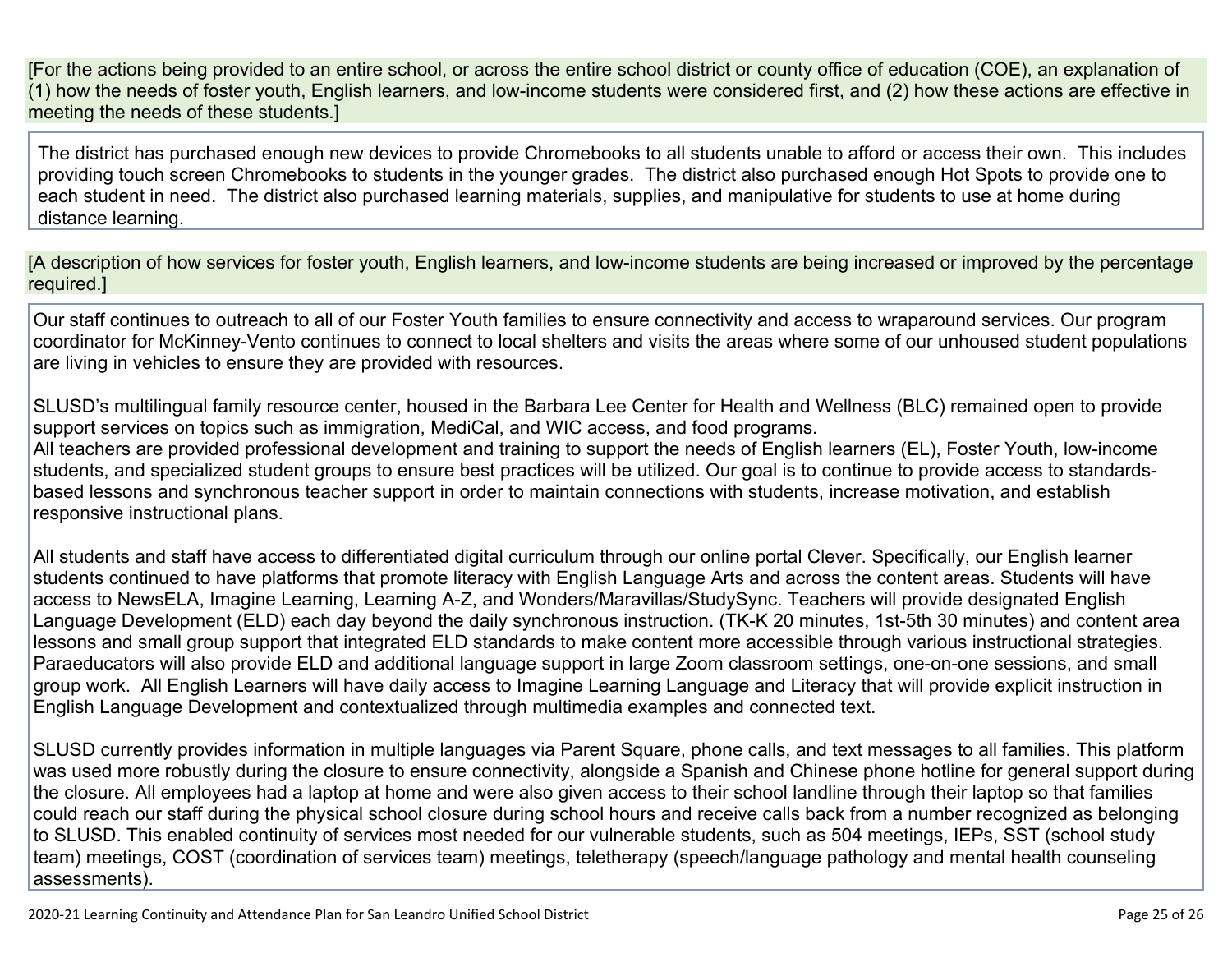All English Learners, Foster Youth, and low-income students were invited to attend our virtual summer school for five weeks from June 15th to July 16th. Our Summer Academy offers 4 weeks of themed science and social studies units with integrated ELA, Math, and ELD, as well as a bonus week of math enrichment programs during the last week. Students had daily synchronous and asynchronous activities. Daily synchronous lessons develop content area skills through both whole-group and differentiated small-group instruction. In addition, students have a daily choice of "offline tasks" to work on Monday through Thursday. The tasks are planned around Reading, Writing, Speaking/Listening, and Vocabulary Development. Consistent daily schedules and learning routines are implemented to optimize student learning and engagement.

The Educational Services team and teachers also attended weekly webinars and professional development regarding best practices in distance learning for English Learners, Foster Youth, and supporting students with IEPs during distance learning during the months of April-June to prepare to reopen schools in distance learning.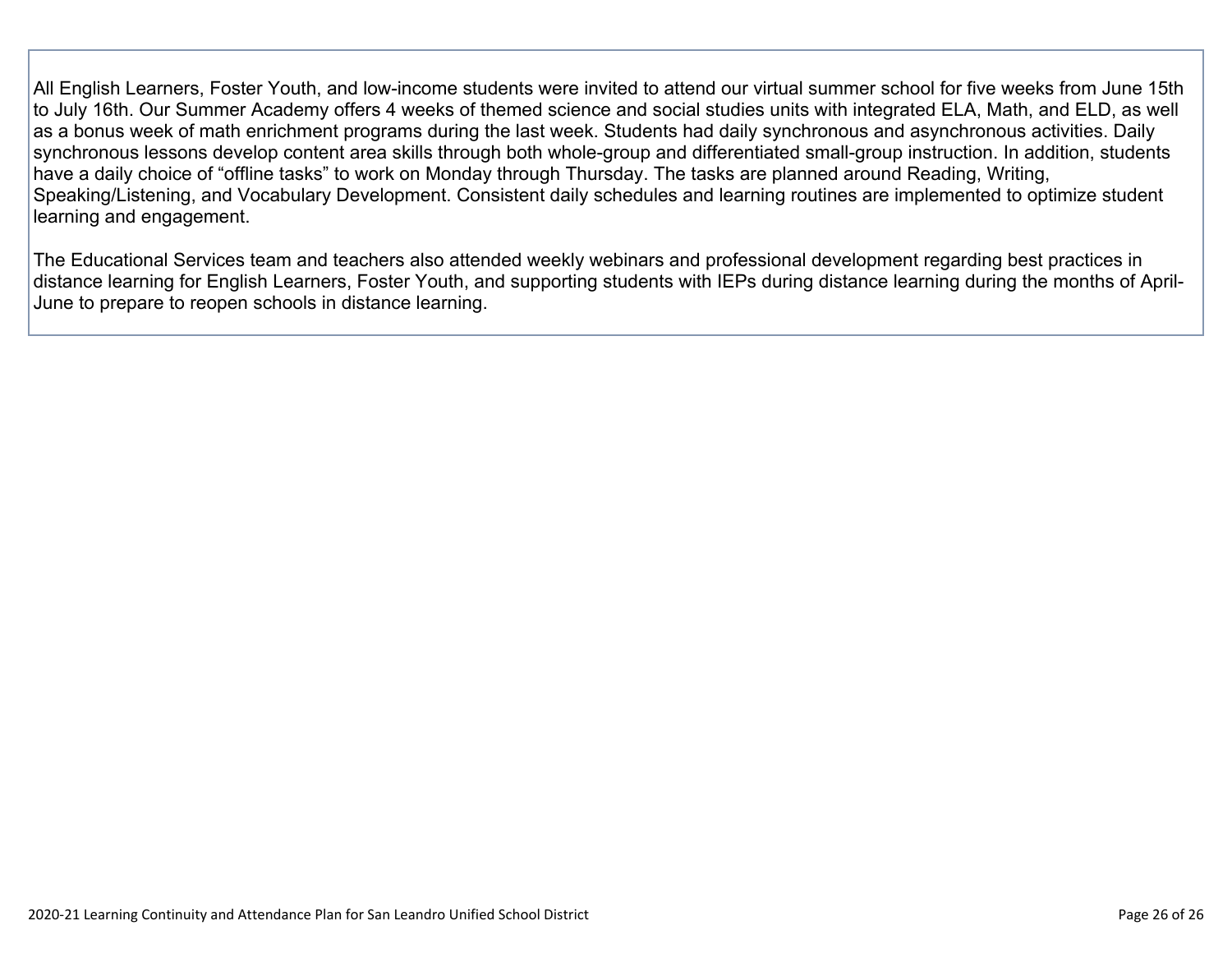### **APPENDIX 1**

### **SLUSD BELL SCHEDULES**

### **Elementary TK-5**

|                                       | TK-K | $1st - 3rd$ | 4th - 5th |
|---------------------------------------|------|-------------|-----------|
| <b>State Mandated Minimum Minutes</b> | 180  | 230         | 240       |
| Classroom Teacher - Synchronous       | 60   | 100         | 110       |
| Classroom Teacher - Asynchronous      | 120  | 130         | 130       |
| Classroom Teacher - ELD - Synchronous |      |             |           |

### **Middle School 6-8**

| <b>MONDAY BELL SCHEDULE</b> |                  |  |
|-----------------------------|------------------|--|
| <b>Period</b>               | <b>Time (45)</b> |  |
| $\mathbf 0$                 | $7:30 - 8:15$    |  |
| 1                           | $8:25 - 9:10$    |  |
| $\overline{2}$              | $9:15 - 10:00$   |  |
| <b>Break</b>                | $10:00 - 10:10$  |  |
| $\sqrt{3}$                  | $10:15 - 11:00$  |  |
| $\overline{\mathbf{4}}$     | $11:05 - 11:50$  |  |
| Lunch                       | $11:50 - 12:25$  |  |
| 5                           | $12:30 - 1:15$   |  |
| 6                           | $1:20 - 2:05$    |  |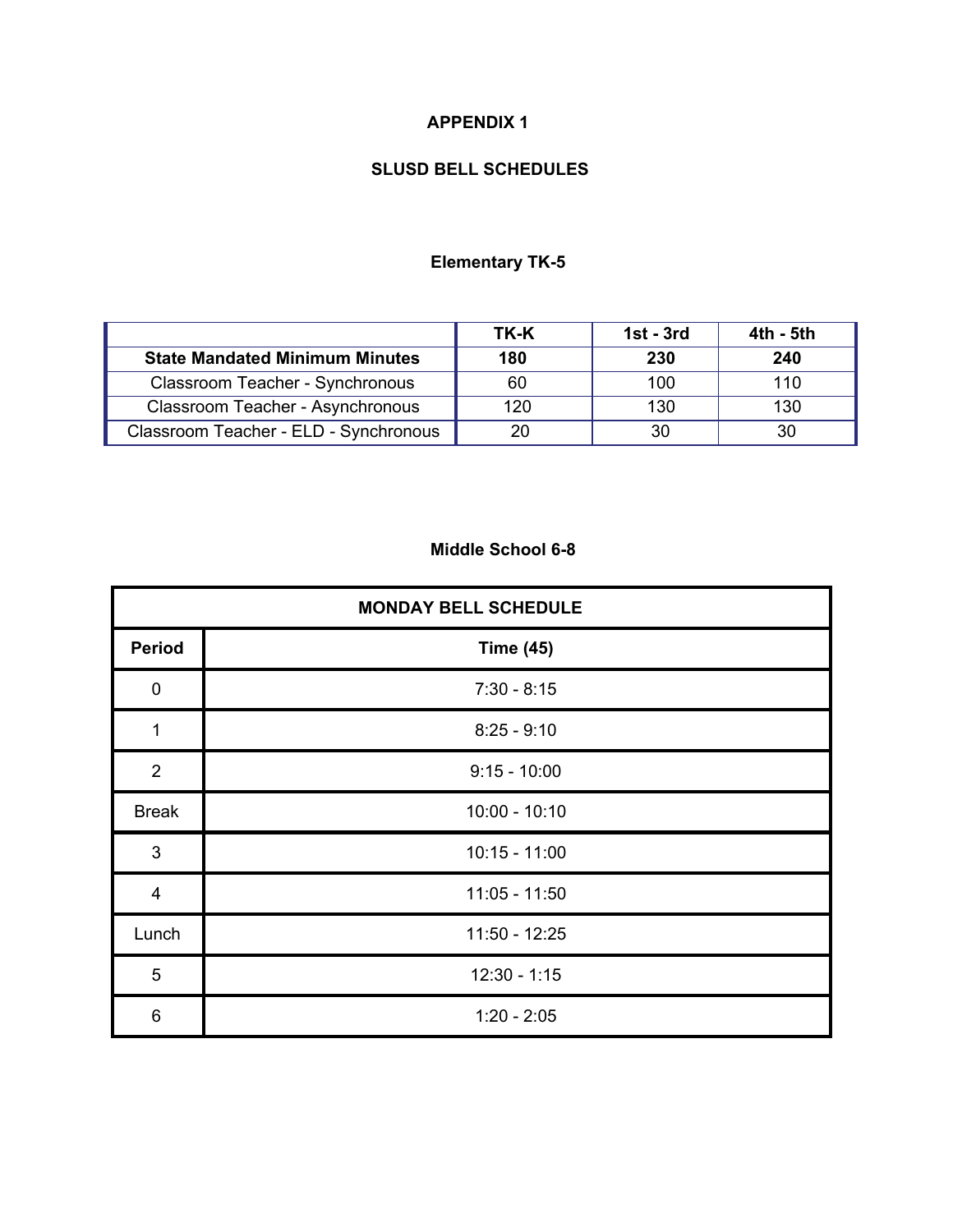#### **Middle School 6-8**

| <b>TUES - FRI BELL SCHEDULE</b> |                |                  |  |  |
|---------------------------------|----------------|------------------|--|--|
| <b>Tues, Thurs</b>              | Wed, Fri       | <b>Time (90)</b> |  |  |
| 0                               | $\mathbf 0$    | $7:30 - 8:15$    |  |  |
|                                 | $\overline{2}$ | $8:25 - 9:55$    |  |  |
| <b>Break</b>                    | <b>Break</b>   | $9:55 - 10:05$   |  |  |
| 3                               | 4              | $10:10 - 11:40$  |  |  |
| Lunch                           | Lunch          | $11:40 - 12:15$  |  |  |
| 5                               | 6              | $12:20 - 1:50$   |  |  |

Students have daily online learning with teachers. Attendance is taken daily. One-third of the period is synchronous (live) instruction. Two-thirds of the period is asynchronous instruction.

### **San Leandro High School**

| <b>First &amp; Third</b><br><b>Quarters</b> | Second &<br><b>Fourth</b><br><b>Quarters</b> | <b>Time (90)</b> |
|---------------------------------------------|----------------------------------------------|------------------|
| 0                                           |                                              | $7:25 - 8:10$    |
|                                             | $\mathcal{P}$                                | $8:20 - 9:50$    |
| 3                                           |                                              | $10:00 - 11:30$  |
| Lunch                                       | Lunch                                        | $11:30 - 12:00$  |
| 5                                           | 6                                            | $12:10 - 1:40$   |

Students have daily online learning with teachers. Attendance is taken daily. One-third of the period is synchronous (live) instruction. Two-thirds of the period is asynchronous instruction.